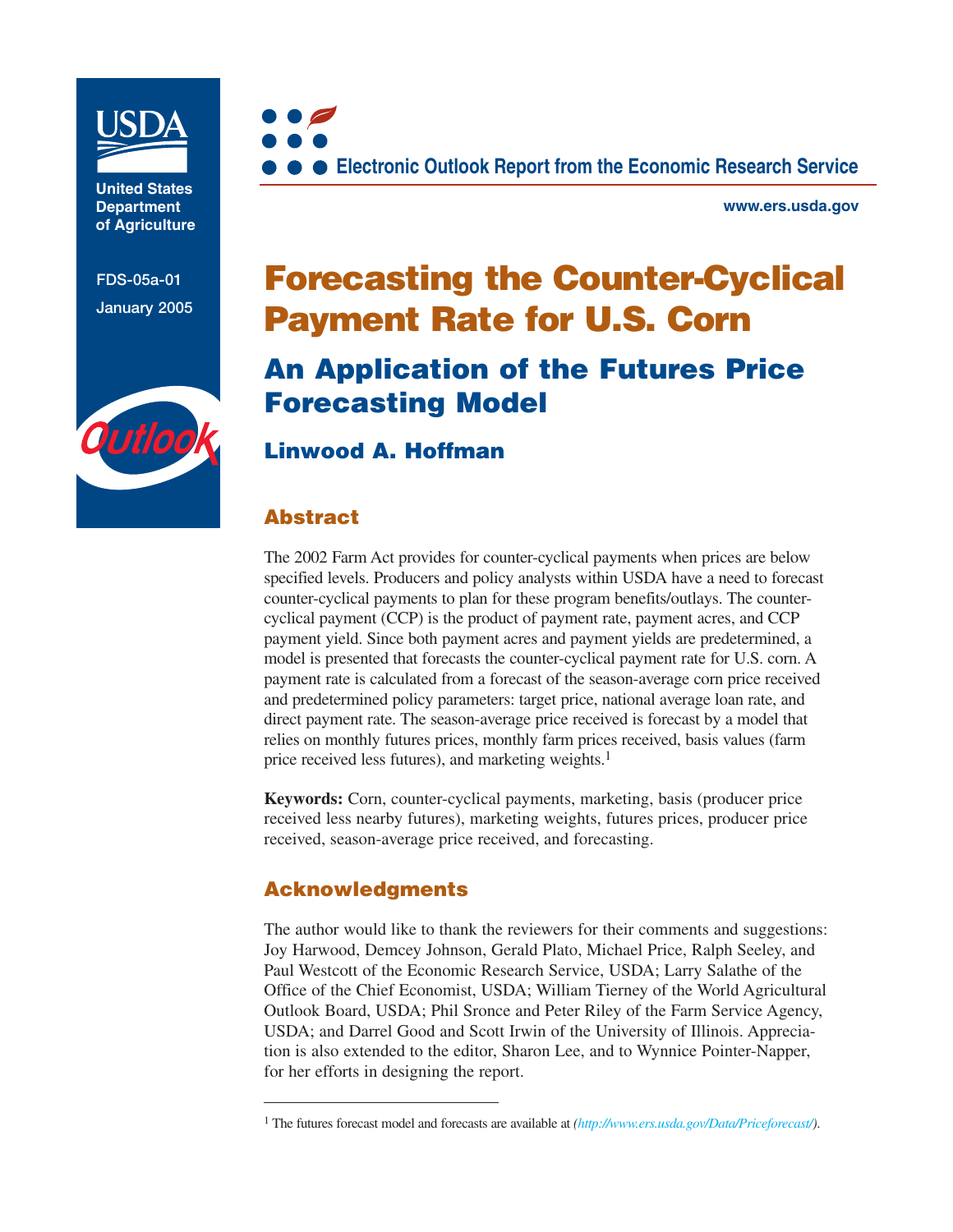## **Introduction**

Price forecasts are critical to market participants making production and marketing decisions and to policymakers who administer commodity programs and assess the market impacts of domestic or international events. Price information has become even more important for market participants due to changes in U.S. agricultural policy. Passage of the 2002 Farm Act provides domestic support programs that are linked to the season-average price, such as the new counter-cyclical program.<sup>2</sup> Producers and policymakers are interested in the level of counter-cyclical payments, and thus have a renewed interest in forecasts of the season-average price. Producers need to know how these potential safety net payments will affect their cash flow. Program analysts prepare budget estimates and must forecast government outlays for counter-cyclical payments.

The 2002 Farm Act introduced the counter-cyclical payment program after several years of ad hoc emergency spending bills. Leading up to the 2002 Act, many farm and commodity organizations testified before the House and Senate Agriculture Committees in 2001, requesting additional countercyclical support be developed as a supplement to marketing assistance loans (marketing loan benefits) and fixed annual (direct) payments (Becker and Womach). Counter-cyclical payments replace supplemental emergency assistance payments. CCPs are based on historical area and yields and are correlated to current season-average prices received by producers.

Under the 2002 Farm Act, landowners were provided a one-time opportunity to update their farms' commodity bases and payment yields for the counter-cyclical program payment. (See the Appendix for more details.) The deadline to make this update decision was April 2003. Producers must enroll annually to be eligible for direct and counter-cyclical payments. For a given commodity, a CCP equals the farm's payment acres (base acres x 0.85) multiplied by the farm's counter-cyclical payment yield multiplied by the national CCP rate. The counter-cyclical payment rate is equal to the target price less the effective price. The effective price is equal to the direct payment rate plus the higher of the U.S. national average market price received by producers or national average loan rate. The 2002 Farm Act sets the target price, direct payment rate, and the national average loan rate for the 2002-07 crops. Thus, the only unknown variable for determining the CCP rate is the national average farm price received for U.S. corn.

Counter-cyclical payments are made to owners of enrolled base acres whenever the effective price (see earlier definition) is less than the target price. Based on the maximum corn payment rate of \$0.34/bu for the 2002/03 marketing year and assuming a season-average price received of \$1.98/bu (also equal to the national average loan rate), this program could have totaled about \$2.9 billion for marketing year  $2002/03$  (table 1).<sup>3</sup> However, a counter-cyclical payment was not made for marketing year 2002/03 or 2003/04 because the effective price was equal to or exceeded the target price (table 2). A counter-cyclical payment will not be made for marketing year 2003/04 despite the fact that an advance of \$0.077/bu was made in October 2003 (USDA (i)). Thus, it is imperative that policy analysts and producers pay close attention to the season<sup>2</sup> On May 13, 2002, the Farm Security and Rural Investment Act of 2002 was signed into law covering a period of 6 years, 2002-07 (USDA (c)). This Act provides income support to the U.S. corn sector through three different programs: counter-cyclical payments, direct payments, and non-recourse marketing assistance loans. (For definitions of these and other farm policy terms in the text, see the ERS glossary of farm policy terms at

*[http://www.ers.usda.gov/feature](http://www.ers.usda.gov/features/farmbill/2002glossary.htm)s/ farm[bill/2002glossary.htm](http://www.ers.usda.gov/features/farmbill/2002glossary.htm)*.) The new counter-cyclical payment (CCP) program was established to provide an improved income safety net. This component of the safety net was designed to stabilize producer income when prices are low. CCPs replace ad hoc payments, provided by Congress on an annual basis from 1998 to 2001. The new Act also provides for direct payments, which replace production flexibility contract payments, a type of direct payment from the 1996 Act. The non-recourse marketing assistance loan program is continued from the 1996 Act.

<sup>3</sup> A marketing year covers September to December of one year and January to August of the following year.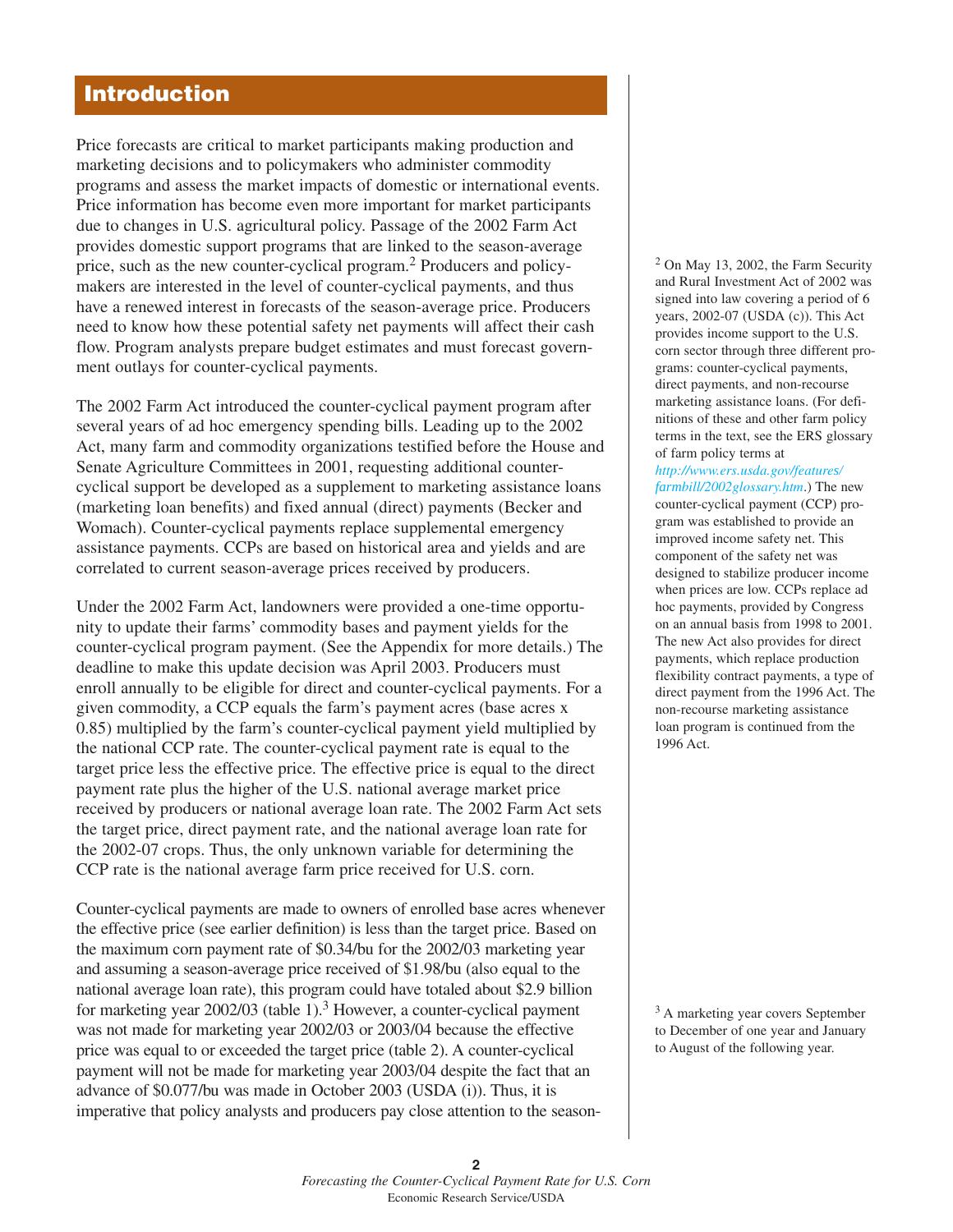#### **Table 1—Hypothetical maximum corn counter-cyclical payment for marketing year 2002/03**

| <b>Maximum</b><br>payment rate | Estimated <sup>1</sup><br>payment acres      | Estimated CCP <sup>1</sup><br>payment yield | $=$ Total hypothetical payment                                                             |
|--------------------------------|----------------------------------------------|---------------------------------------------|--------------------------------------------------------------------------------------------|
|                                | \$0.34/bu X 74.68 mil. acres X 114.3 bu/acre |                                             | $$2.9$ bil.<br>$=$                                                                         |
|                                |                                              |                                             | <sup>1</sup> Based on Direct and Counter-Cyclical Program authorized by the 2002 Farm Act. |
| Source: (USDA (g)).            |                                              |                                             |                                                                                            |

| Table 2—Computation of the counter-cyclical payment rate |  |
|----------------------------------------------------------|--|
| for U.S. corn, marketing years, 2002/03 through 2007/08  |  |

| Marketing | Target |   |                                                                |        |           |                      |                          |     |          |
|-----------|--------|---|----------------------------------------------------------------|--------|-----------|----------------------|--------------------------|-----|----------|
| year      | price  |   | - Effective price [(DPR) + (Higher of SAP or NALR)] = CCP rate |        |           |                      |                          |     |          |
|           |        |   |                                                                |        |           |                      | - Dollars per bushel ——— |     |          |
| 2002/03   | 2.60   | ٠ | 2.60                                                           | (0.28) | $+$       | (2.32)               | or 1.98 )                |     | $= 0.00$ |
| 2003/04   | 2.60   | ٠ | 2.70                                                           | (0.28) | $+$       | (2.42 <sup>1</sup> ) | or 1.98)                 |     | $= 0.00$ |
| 2004/05   | 2.63   | - | 2.28                                                           | (0.28) | $+$       | (2.00 <sup>2</sup> ) | or 1.95 )                |     | $= 0.35$ |
| 2005/06   | 2.63   | ٠ |                                                                | (0.28) | $+$       | $\cdot$ ?            | or $1.95$ )              | $=$ | ?        |
| 2006/07   | 2.63   | ۰ |                                                                | (0.28) | $\ddot{}$ | ?                    | or $1.95$ )              | $=$ | ?        |
| 2007/08   | 2.63   | - |                                                                | (0.28) | $+$       | ?                    | or 1.95                  | $=$ | ?        |

<sup>1</sup> Based on Agricultural Prices, September 29, 2004.

<sup>2</sup> Based on futures model forecast of season-average price received, October 14, 2004.

average price, in part, because farmers are required to refund counter-cyclical overpayments. Furthermore, on October 22, 2004, USDA announced an advance CCP rate of \$0.14 per bushel for marketing year 2004/05 (USDA (i)).

The U.S. Department of Agriculture analyzes agricultural markets and publishes current-year market information for many commodities, including price projections (except for cotton), on a monthly basis in the *World Agricultural Supply and Demand Estimates* (WASDE) report.4 This monthly WASDE price projection, for a given commodity, provides information that can be used to project the counter-cyclical payment rate. However, since producers and/or policy and commodity analysts maintain a keen interest in the magnitude of these payment rates, a weekly forecast of the seasonaverage price may be preferable to a monthly projection. Hoffman (2001) modified a model that uses futures prices to provide weekly forecasts of the corn season-average farm price received. Such forecasts are reliable, easy to provide, and can be used to forecast the counter-cyclical payment rate. This approach provides an alternative season-average price forecast to the WASDE season-average price projection.

Since passage of the 2002 Farm Act, two counter-cyclical payment tools have been developed and posted on the internet. The first tool is by Bradley D. Lubben, Kansas State University *[\(http://www.agmanager.info/policy/](http://www.agmanager.info/policy/commodity/default.asp) [commodity/default.asp\)](http://www.agmanager.info/policy/commodity/default.asp)* and the second by the Farmdoc project, University of Illinois *[\(www.farmdoc.uiuc.edu/marketing/CounterCyclical/CCP.asp\)](www.farmdoc.uiuc.edu/marketing/CounterCyclical/CCP.asp)*. Lubben relies on the monthly WASDE releases to compute a projected counter-cyclical payment rate and reports USDA decisions regarding advance payments of the counter-cyclical payment. The Farmdoc countercyclical payment tool provides:

<sup>4</sup> Price projections rely on economic models and analysts' judgment. Econometric price forecasting models, which are used in this process, are reestimated periodically because of changes in policy and structural change (Westcott and Hoffman, Childs and Westcott, Meyer, and Plato and Chambers).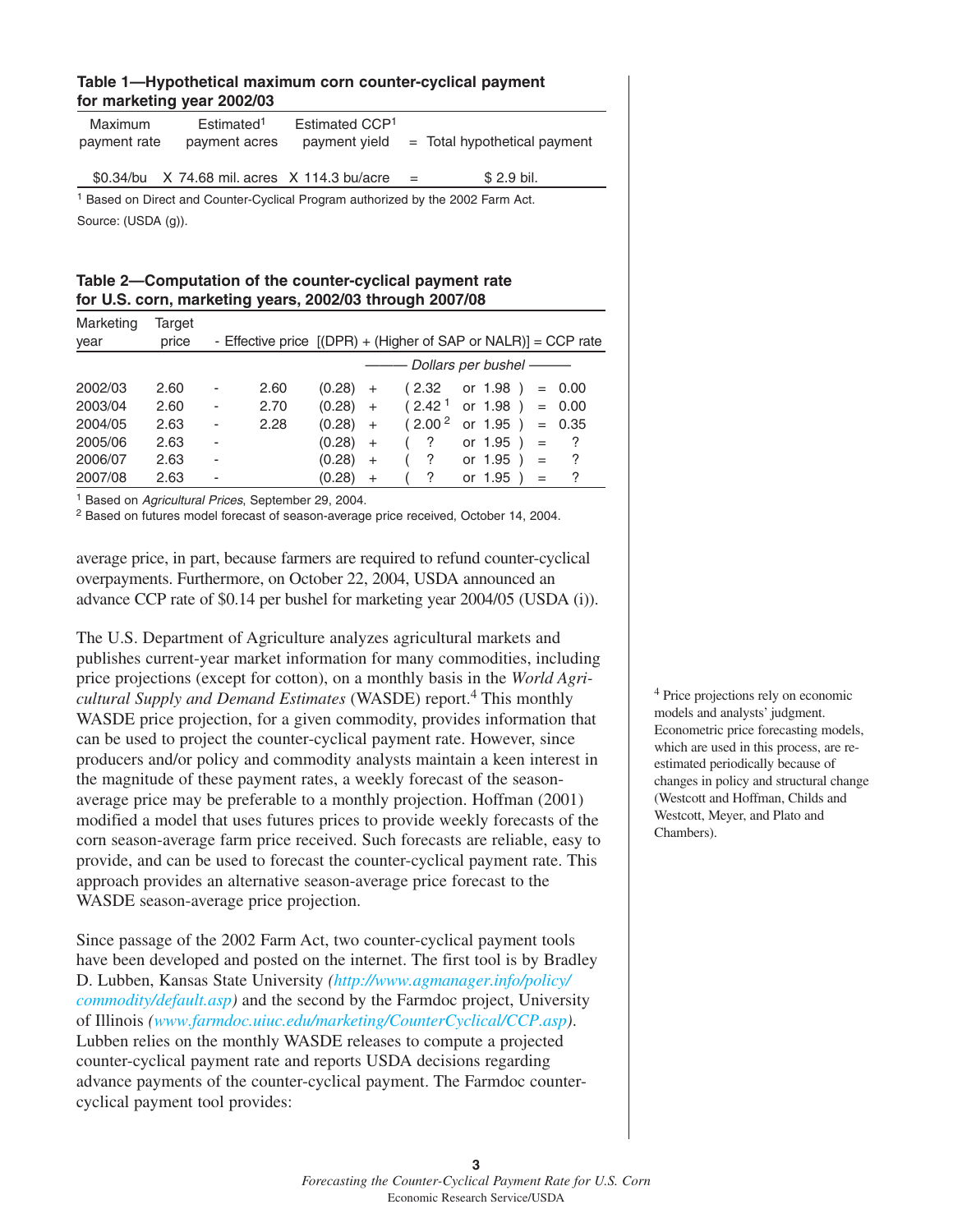- a CCP rate for selected commodities based on the monthly WASDE projection of the season-average price received and an estimated weighted average price to date,
- a maximum potential CCP rate,
- a projected weighted average price needed for the remainder of the marketing year to result in no counter-cyclical payment,
- a projected weighted average price needed for the remainder of the year to meet the WASDE projected price,
- an estimated weighted season-average price to date, and
- an estimated percent of the U.S. crop sold to date.

The objectives of this study are to: (1) forecast a season-average farm-level price received for corn on a weekly frequency using a futures-price forecasting model and (2) forecast an annual counter-cyclical payment rate for corn on a weekly frequency. The futures-price forecasting model provides an alternative forecast of the season-average price received.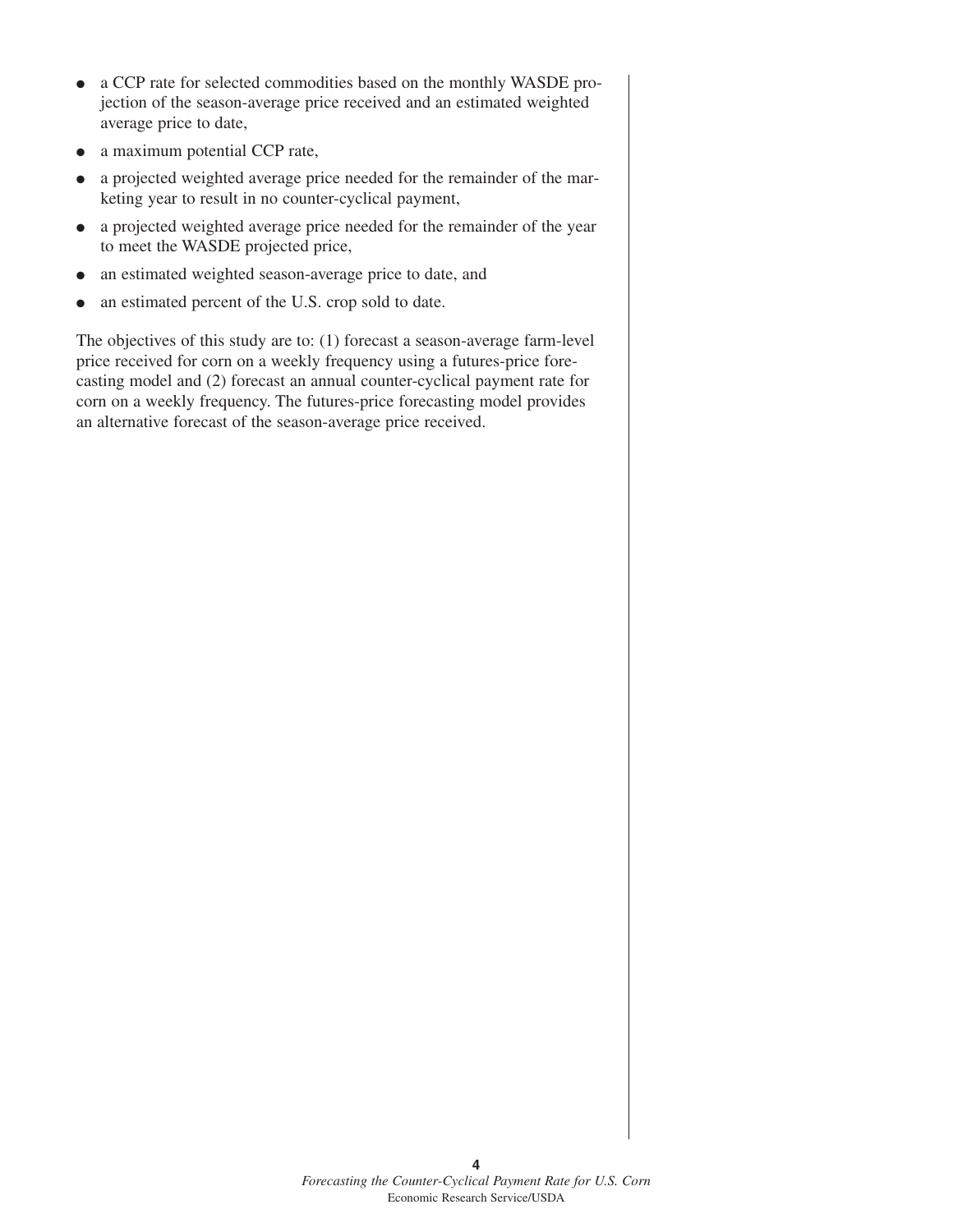## **CCP Rate**

The CCP rate equals the target price minus the effective price (fig. 1). Figure 1 reflects corn program provisions for marketing years 2004/05 through 2007/08. The effective price is equal to the sum of: (1) the direct payment rate (DPR) for the commodity and (2) the higher of the national season average price received (SAP) for the marketing year, or the national average loan rate (NALR).

Equations 1 and 2 (see below) consist of six variables to determine the CCP rate, illustrated with 2002/03 and 2003/04 corn program provisions. The effective price, season-average price, and counter-cyclical payment rate are initially unknown, but the value for the target price, national average loan rate, and direct payment rate are set under the 2002 Farm Act (table 2). Policy parameters change slightly for later years as seen in equations 3 and 4. After the season-average price is derived through a forecast, the effective price can be determined and then the countercyclical payment rate.

*Policy parameters needed to compute the CCP rate for marketing years 2002/03 and 2003/04*

**Eq. 1.** CCP rate  $(\$ ? /bu) = Target price (\$2.60/bu) \t\t— Effective price$ (\$ ? /bu).

Figure 1

#### **Relationship of U.S. season-average corn price and policy parameters to the counter-cyclical payment rate, marketing years 2004/05 through 2007/08**



**5** *Forecasting the Counter-Cyclical Payment Rate for U.S. Corn* Economic Research Service/USDA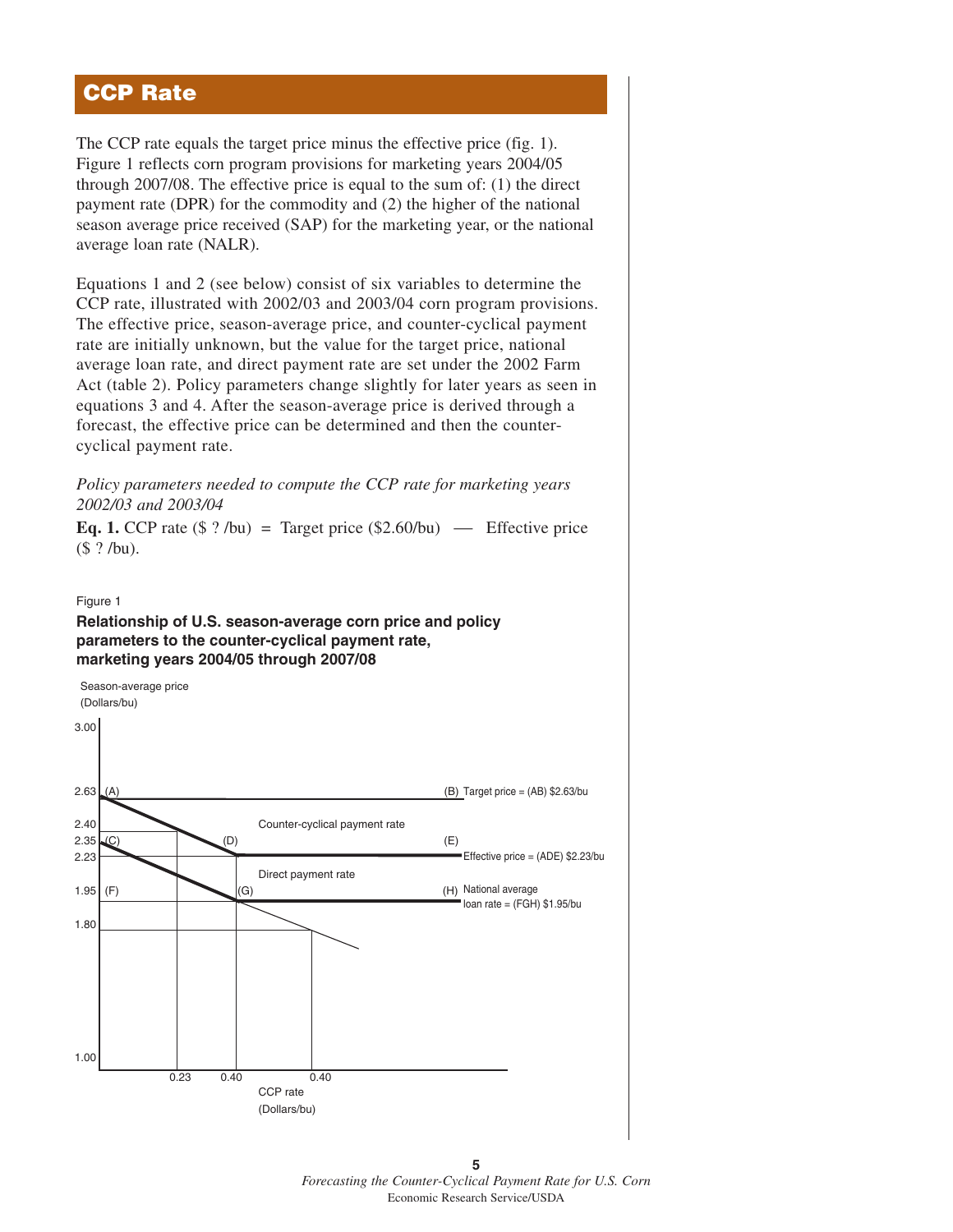**Eq. 2.** Effective price = DPR(\$.28/bu) +  $[(Higher of SAP (§ ?/bu) or$ NALR(\$1.98/bu)].

*Policy parameters needed to compute the CCP rate for marketing years 2004/05 through 2007/08*

**Eq. 3.** CCP rate  $(\$ ? /bu) = Target price (\$2.63/bu) \t\t— Effective price$ (\$ ? /bu).

**Eq. 4.** Effective price = DPR(\$.28/bu) + [Higher of SAP (\$ ?/bu) or NALR(\$1.95/bu)].

The season-average price and counter-cyclical payment rate relationship is illustrated in figure 1 for marketing years 2004/05 through 2007/08. When the market price is \$1.95/bu (also equal to the NALR) or lower, the countercyclical payment rate is at its maximum of \$0.40/bu but declines to zero as the market price rises to \$2.35/bu or greater. The market price of \$2.35/bu is called the CCP trigger price because a counter-cyclical payment can be expected if the season-average price is less than \$2.35 per bushel.<sup>5</sup> Note the difference between line segment ADE and CGH is \$0.28/bu, or the direct payment rate. The difference between the target price (line segment AB) and the effective price (line segment ADE) equals the counter-cyclical payment rate. This rate remains zero as long as the effective price is equal to or greater than the target price of \$2.63/bu, but the payment rate increases to \$0.40/bu as the effective price declines to \$2.23/bu.

Counter-cyclical payments for the 2002 through 2006 crops are to be made in three installments: (1) up to 35 percent of the expected amount in October of the year the crop is harvested (first partial), (2) up to 70 percent after February 1 of the following year (second partial), and (3) the remainder after the end of the 12-month marketing year (final) (USDA (f)). Counter-cyclical payments for corn, first partial, second partial, or final, were not made for marketing year 2002/03 (table 3). A first partial payment rate of \$0.077/bu was announced on October 13, 2003, for the 2003/04 corn marketing year. However, higher subsequent prices in the 2003/04 marketing year negated the need for corn CCPs, as the final season-average price received for corn was \$2.42/bu. By statute, producers must refund to the Commodity Credit Corporation (CCC) any counter-cyclical overpayments that were received in the first or second partial payment (USDA (h)).

<sup>5</sup> The trigger price is equal to the target price less the direct payment. When the season-average price is less than the trigger price, the counter-cyclical payment rate becomes positive.

## **Table 3—Actual and forecasted annual counter-cyclical payments for U.S. corn, marketing years, 2002/03-2004/05**

| Payment rate                        | Х | Payment acres <sup>1</sup> | Х | Payment yield 1<br>Total payment<br>$=$ |
|-------------------------------------|---|----------------------------|---|-----------------------------------------|
| Actual for marketing year 2002/03   |   |                            |   |                                         |
| \$0.00/bushel                       | х | 74.68 million acres        | Х | 114.3 bushels per acre = $$0.0$ bil.    |
| Actual for marketing year 2003/04   |   |                            |   |                                         |
| $$0.00/b$ ushel $^2$                | x | 73.8 million acre          | Х | 114.4 bushels per acre = $$0.0$ bil.    |
| Forecast for marketing year 2004/05 |   |                            |   |                                         |
| \$0.35/bushel <sup>2</sup>          | x | 73.8 million acres         | Х | 114.4 bushels per acre = $$3.0$ bil.    |
|                                     |   |                            |   |                                         |

<sup>1</sup> Source (USDA (g)).

<sup>2</sup> Based on futures model forecast of season-average price received, October 14, 2004.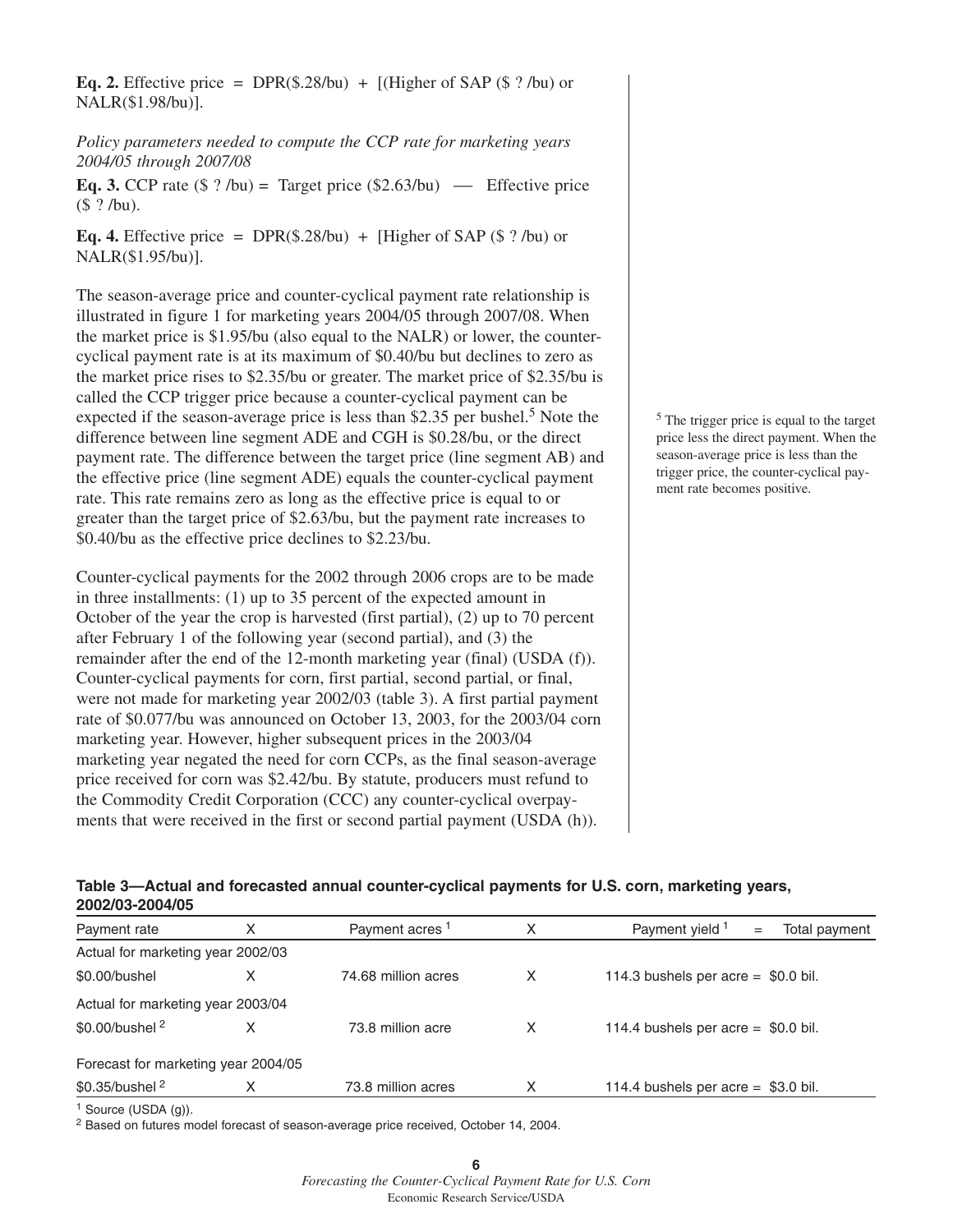## **Futures Forecast Model**

Price forecasts have always been useful to market participants when making production and marketing decisions, and many market participants use futures prices as an indicator of expected cash prices.

The futures forecast model consists of several components: futures prices, farm prices received, basis values (farm price received less futures), and marketing weights. The season-average price-received forecast is derived from a summation of weighted forecasts of the producer price received for each month of the marketing year. These monthly forecasts are derived from the futures contracts traded throughout the marketing year. For each marketing year month, the forecast begins with the nearby futures contract price except when the contract expires in that month, in which case the next nearby contract is used. Next, the monthly futures price is adjusted by a basis (derived from a 5-year moving average farm price less a 5-year moving average futures price) to compute the U.S. monthly farm price forecast.<sup>6</sup> These monthly farm price forecasts are then weighted based on monthly marketing volumes reported by USDA.

Thus, the forecast of the season-average corn price received is derived from 12 monthly farm price forecasts, which in turn are based on five futures contracts traded throughout the marketing year. The forecast period for each marketing year covers 16 months, beginning in May, 4 months before the start of the marketing year, and concluding with August, the last month of the marketing year.<sup>7</sup> The forecasts are made weekly on each Thursday.<sup>8</sup> The season-average forecast is initially based on futures prices, but these prices are replaced with the actual monthly average price received by farmers, as they become available from USDA's National Agricultural Statistics Service. A midmonth farm price received for September, the first month of the marketing year, becomes available in late September with the release of the *Agricultural Prices* report.9 Consequently, the season-average price forecast becomes a composite of futures forecasts and farm prices received beginning mostly with the October forecast, the 6th month of the 16-month forecasting period. Sometimes the monthly farm price received (September 2004) is available before the last weekly forecast of September and thus can be included in the September forecast.

An example of the model's timeline is provided below:

## **Example forecast period 1**

**May through September**—Forecasts of the season-average price received during these months use only futures-derived forecasts of the monthly price received.



<sup>6</sup> This procedure provides a spot forecast based on the nearby or deferred contract, but the national average monthly price reported by the National Agricultural Statistics Service (NASS) is the price actually paid for the crop that was delivered for a given month, which may be more than or less than the simple average of the daily average of prices posted by elevators for spot delivery. For example, July and August 2004 NASS prices were above the average of daily spot prices because farmers were delivering grain at prices that were contracted in the spring when corn prices were higher. Thus, there may be some error introduced by a time lag from when the farmer priced the grain to when it was actually delivered and recorded by NASS. Futures prices are always the prices for grain based on "today's" values. <sup>7</sup> The forecast period for each marketing year is the same for both the futures model forecast and USDA's

<sup>8</sup> Thursday is picked because there are fewer holidays on that weekday and no beginning- or end-of-week surprises.

WASDE projection.

<sup>9</sup> The midmonth price received becomes available before the actual monthly price received. This midmonth price is used for 1 month, then when the actual price received becomes available, it replaces the midmonth price for the remainder of the forecast period. The term "actual price" received refers to either the midmonth price or actual price received.

**<sup>7</sup>** *Forecasting the Counter-Cyclical Payment Rate for U.S. Corn* Economic Research Service/USDA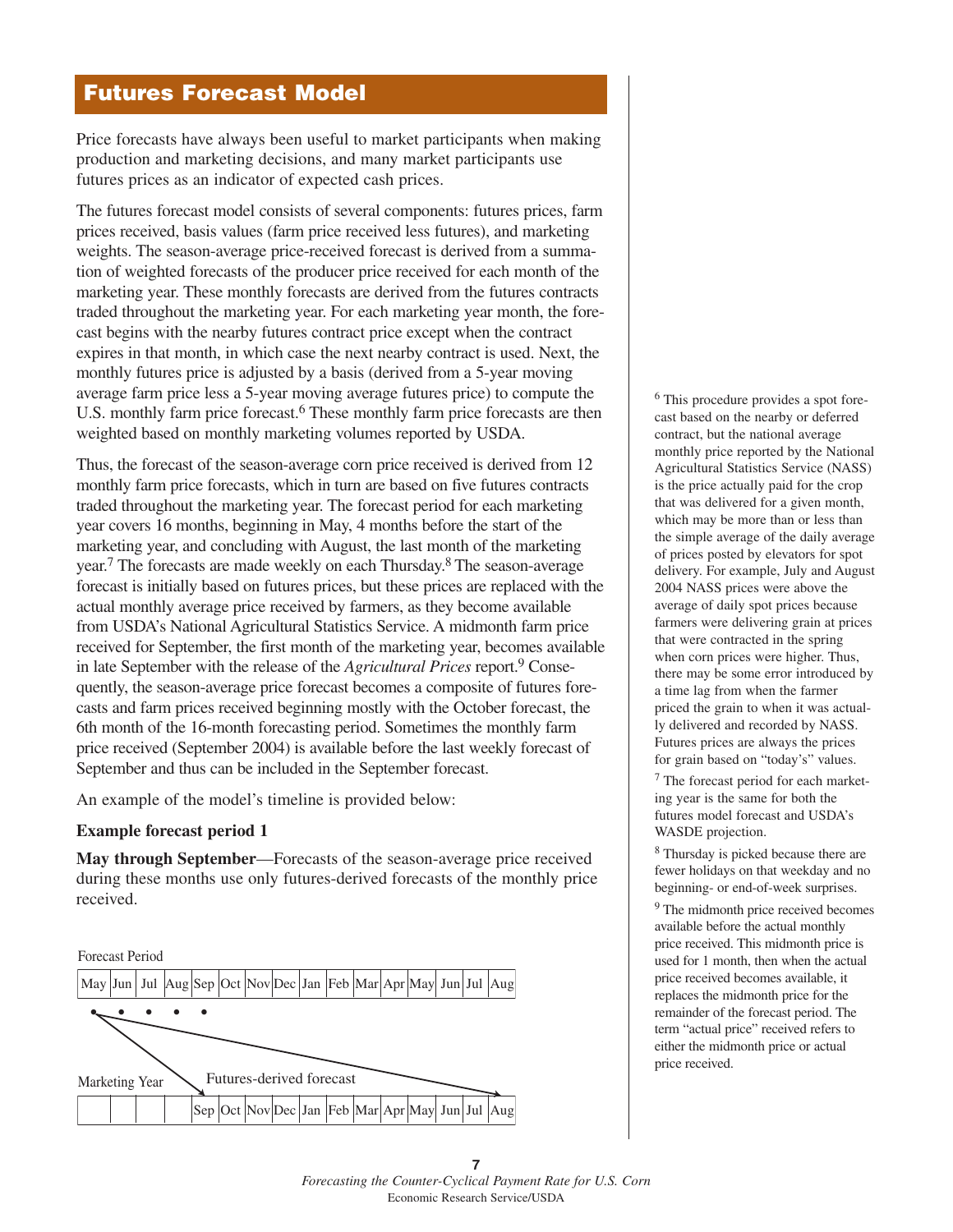#### **Example forecast period 2**

**October through August**—Forecasts of the season-average price received during these months use a combination of actual monthly prices received and a futures-derived forecast of the monthly price received. Forecasts during the month of January include 4 months of actual prices received and 8 months of futures-derived forecasts.





The 2003/04 marketing year forecast for the season-average farm price  $(SAP)$  is computed as follows:<sup>10</sup>

$$
SAP_w = \begin{cases} \mathbf{Eq. 5.} & \sum_{i=1}^{12} \mathbf{W}_i(\mathbf{F}_{i,w} + \mathbf{B}_i), \text{ for } w = 1 \text{ to } 22 \\ \text{(corresponding to } m = -3 \text{ to } 0). \\ \mathbf{Eq. 6.} & \sum_{i=1}^{m(w)} \mathbf{W}_i \mathbf{P}_i + \sum_{i=m(w)+1}^{12} \mathbf{W}_i(\mathbf{F}_{i,w} + \mathbf{B}_i), \text{ for } w = 23 \text{ to } 70 \\ \text{(corresponding to } m = 1 \text{ to } 12). \end{cases}
$$

where:

 $SAP_w$  = forecast of the season average farm price received made in week *w*.

- $W_i$  = marketing weight (percent) for marketing year month *i*.
- $P_i$  = farm price received in marketing year month *i*.
- $F_{i,w}$  = observed weekly futures price in week *w* for the nearby futures contract of month *i*. 11
- $B_i$  = expected basis, equal to the farm price received in month *i*, minus average futures price in month *i* for the nearby futures contract. This basis is usually a negative number.
- $w = 1, 2, 3, \dots, 70$  weeks in which forecasts are made, May through August.<sup>12</sup>
- $i = 1, 2, 3, \ldots, 12$  marketing year months, September through August.
- *m* = -3, -2, -1, 0, 1, 2, 3, ..., 12 months in which forecasts are made, May through August; in September  $m = i$ .
- $m(w)$  = forecast month *m* in which week *w* falls.

<sup>10</sup> Equation 5 refers to example forecast period 1, and equation 6 refers to example forecast period 2.

<sup>11</sup> The nearby futures price is always used for the marketing year month, except when this month coincides with the expiration of the nearby futures contract. For this situation, the next nearby contract is used.

<sup>12</sup> The forecast period begins in the first week in May, 4 months before the start of the marketing year and concludes with the last week of August, the last month of the marketing year.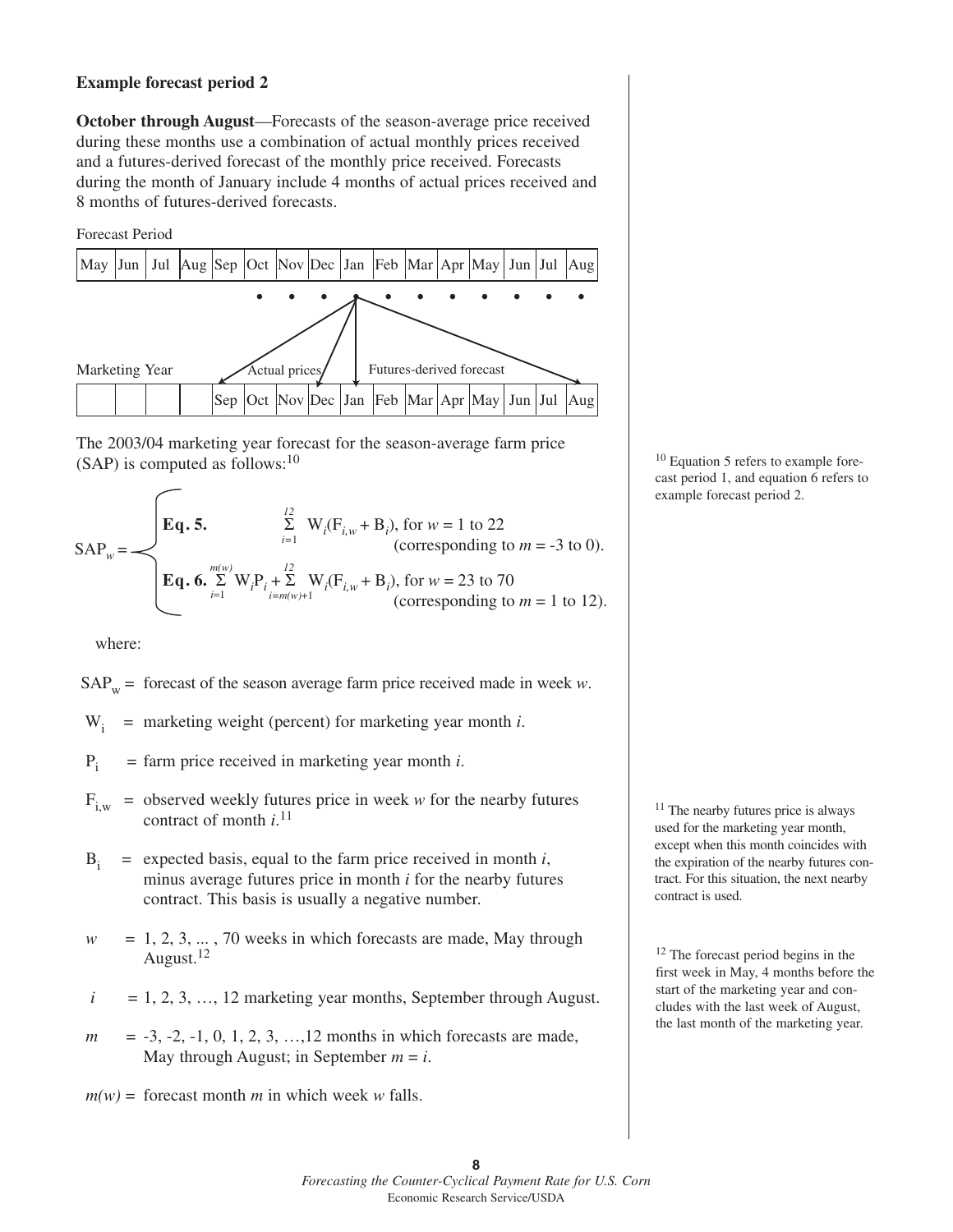## **Futures Prices**

Five #2 yellow corn futures contracts are used for this model: December, March, May, July, and September. These contracts are traded on the Chicago Board of Trade (CBOT). The closing futures prices of these contracts are used to compute current season-average price forecasts and historical basis values.

## **Farm Price Received**

The monthly price received by U.S. corn producers is updated by the National Agricultural Statistics Service (NASS). Through sampling, NASS collects sales from producers to first buyers. The price is determined by dividing sales by quantity sold. This price represents all grades and qualities. These prices are reported monthly and also annually. The monthly quantity sold, expressed as a percent of total marketing year quantity sold, is used in the model to compute a monthly price weight.

## **Basis**

The basis used in this model is equal to the farm price received less the futures price. The basis is computed as a 5-year moving average of the monthly U.S. corn price received by producers less a monthly average of the nearby futures closing price observed for the particular month (tables 4, 5, 6, and 7). For example, the September basis is equal to the September 5 year average farm price received by producers less September's average closing price for the nearby (December) futures contract. This basis calculation reflects a composite of basis-influencing factors because it represents an average of U.S. conditions, rather than a specific geographic location.<sup>13</sup>

## **Marketing Weights**

Monthly marketings are used to construct a weighted season-average price. Each month's weight represents the proportion of the marketing year's crop marketed in that month, expressed as a percentage. This weight is used to compute a price weight for each month. A 5-year moving average of these monthly weights is constructed and updated annually (tables 8 and 9). The monthly price weight is equal to the monthly farm price received multiplied by the monthly marketing weight.

## **Data and Sources**

The futures forecasting model requires monthly data by marketing year for the following items: (1) monthly closing prices from the nearby futures contracts; (2) monthly (mid- and full-month) farm price received; and (3) monthly marketing weights. These data are collected for marketing years 1975 through the current year and are used to construct the 5-year moving average basis and marketing weights. The 5-year average basis values and monthly marketing weights begin with 1975-79 data and are updated to the present. While the entire historical data series is not needed for the analysis reported below, it is provided to illustrate how the data are maintained and updated (tables 4 to 9).

<sup>13</sup> Some basis-influencing factors include local supply and demand conditions for the commodity and its substitutes, transportation and handling charges, transportation bottlenecks, availability and costs of storage, drying capacities, grain quality, and market expectations.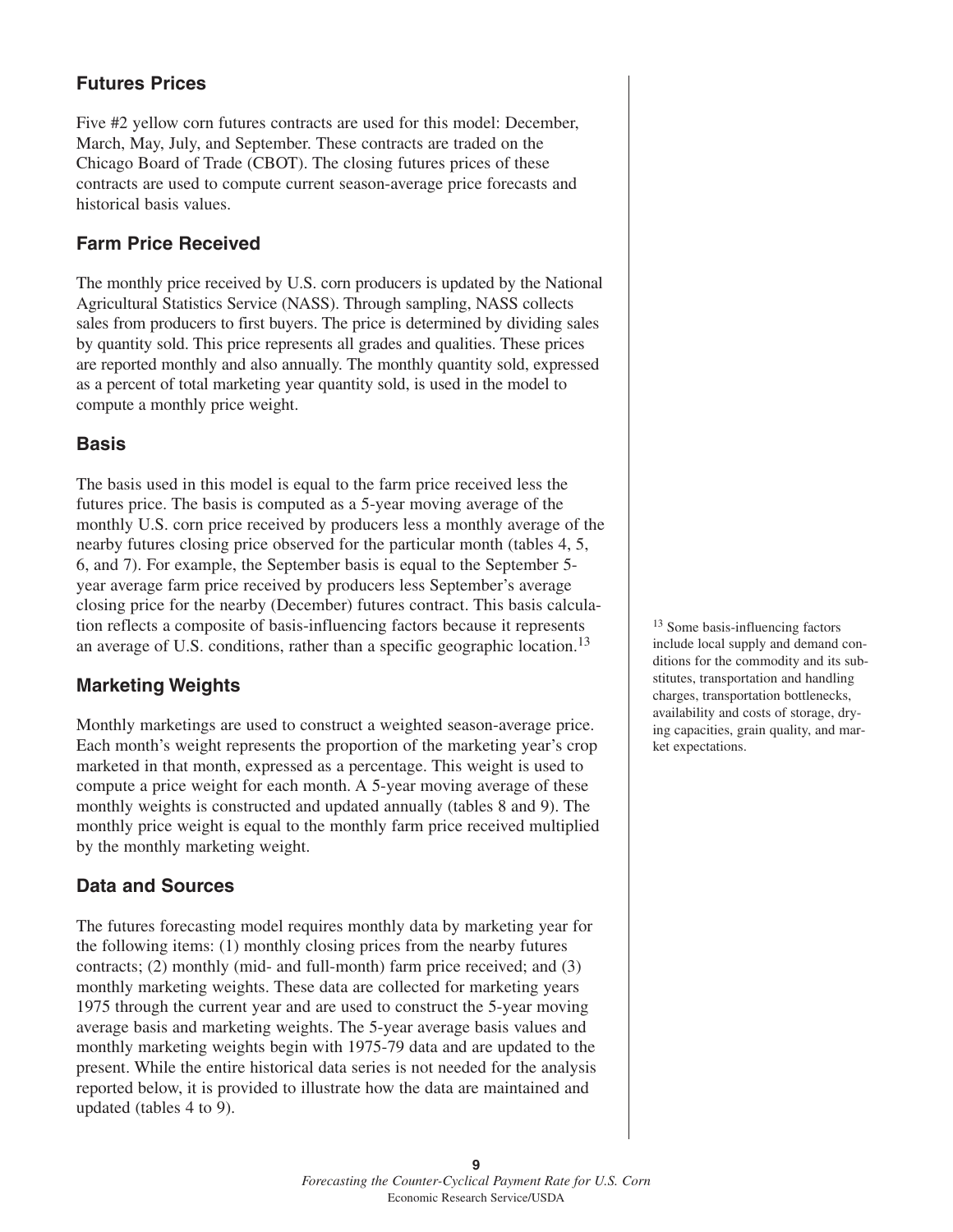|           |      |          |      | Nearby futures contracts |       |            |                       |      |      |      |           |      |
|-----------|------|----------|------|--------------------------|-------|------------|-----------------------|------|------|------|-----------|------|
| Marketing |      | December |      |                          | March |            | May                   |      | July |      | September |      |
| year      |      |          |      |                          |       |            | Marketing year months |      |      |      |           |      |
|           | Sep. | Oct.     | Nov. | Dec.                     | Jan.  | Feb.       | Mar.                  | Apr. | May  | June | July      | Aug. |
|           |      |          |      |                          |       | Dollars/bu |                       |      |      |      |           |      |
| 1975/76   | 3.02 | 2.91     | 2.69 | 2.68                     | 2.68  | 2.69       | 2.72                  | 2.67 | 2.84 | 2.98 | 2.92      | 2.79 |
| 1976/77   | 2.83 | 2.66     | 2.43 | 2.52                     | 2.59  | 2.56       | 2.59                  | 2.53 | 2.44 | 2.35 | 2.14      | 1.89 |
| 1977/78   | 2.01 | 2.09     | 2.22 | 2.25                     | 2.24  | 2.26       | 2.44                  | 2.57 | 2.56 | 2.57 | 2.37      | 2.19 |
| 1978/79   | 2.22 | 2.31     | 2.29 | 2.33                     | 2.32  | 2.37       | 2.47                  | 2.54 | 2.67 | 2.87 | 3.06      | 2.82 |
| 1979/80   | 2.78 | 2.78     | 2.68 | 2.87                     | 2.74  | 2.72       | 2.70                  | 2.68 | 2.80 | 2.79 | 3.17      | 3.43 |
| 1980/81   | 3.54 | 3.61     | 3.81 | 3.80                     | 3.72  | 3.61       | 3.60                  | 3.65 | 3.55 | 3.41 | 3.47      | 3.11 |
| 1981/82   | 2.95 | 2.91     | 2.77 | 2.72                     | 2.73  | 2.68       | 2.70                  | 2.78 | 2.79 | 2.73 | 2.59      | 2.33 |
| 1982/83   | 2.24 | 2.20     | 2.33 | 2.42                     | 2.55  | 2.73       | 2.96                  | 3.13 | 3.10 | 3.11 | 3.12      | 3.53 |
| 1983/84   | 3.58 | 3.48     | 3.49 | 3.36                     | 3.30  | 3.25       | 3.47                  | 3.54 | 3.49 | 3.49 | 3.08      | 2.97 |
| 1984/85   | 2.86 | 2.78     | 2.73 | 2.79                     | 2.71  | 2.68       | 2.75                  | 2.83 | 2.76 | 2.75 | 2.47      | 2.30 |
| 1985/86   | 2.20 | 2.23     | 2.38 | 2.47                     | 2.47  | 2.39       | 2.31                  | 2.30 | 2.35 | 2.32 | 1.74      | 1.61 |
| 1986/87   | 1.67 | 1.69     | 1.70 | 1.67                     | 1.58  | 1.50       | 1.60                  | 1.69 | 1.90 | 1.89 | 1.71      | 1.57 |
| 1987/88   | 1.75 | 1.83     | 1.83 | 1.90                     | 1.96  | 2.00       | 2.07                  | 2.04 | 2.14 | 2.90 | 3.16      | 2.89 |
| 1988/89   | 2.93 | 2.89     | 2.69 | 2.77                     | 2.78  | 2.70       | 2.79                  | 2.68 | 2.71 | 2.61 | 2.45      | 2.30 |
| 1989/90   | 2.32 | 2.39     | 2.38 | 2.40                     | 2.44  | 2.43       | 2.53                  | 2.72 | 2.85 | 2.83 | 2.66      | 2.48 |
| 1990/91   | 2.30 | 2.30     | 2.26 | 2.36                     | 2.37  | 2.40       | 2.54                  | 2.56 | 2.49 | 2.40 | 2.33      | 2.49 |
| 1991/92   | 2.52 | 2.51     | 2.43 | 2.51                     | 2.58  | 2.65       | 2.72                  | 2.53 | 2.58 | 2.56 | 2.33      | 2.19 |
| 1992/93   | 2.18 | 2.09     | 2.12 | 2.20                     | 2.18  | 2.12       | 2.24                  | 2.29 | 2.29 | 2.18 | 2.41      | 2.37 |
| 1993/94   | 2.40 | 2.49     | 2.74 | 2.70                     | 3.02  | 2.91       | 2.85                  | 2.67 | 2.66 | 2.68 | 2.24      | 2.19 |
| 1994/95   | 2.20 | 2.16     | 2.09 | 2.29                     | 2.32  | 2.33       | 2.46                  | 2.49 | 2.61 | 2.73 | 2.88      | 2.83 |
| 1995/96   | 3.03 | 3.23     | 3.28 | 3.50                     | 3.62  | 3.74       | 3.90                  | 4.54 | 4.81 | 4.66 | 3.86      | 3.64 |
| 1996/97   | 3.20 | 2.84     | 2.68 | 2.64                     | 2.68  | 2.81       | 3.03                  | 2.99 | 2.81 | 2.66 | 2.45      | 2.63 |
| 1997/98   | 2.64 | 2.81     | 2.76 | 2.73                     | 2.71  | 2.69       | 2.71                  | 2.49 | 2.48 | 2.42 | 2.33      | 2.06 |
| 1998/99   | 2.08 | 2.19     | 2.19 | 2.21                     | 2.17  | 2.15       | 2.24                  | 2.18 | 2.20 | 2.17 | 1.97      | 2.14 |
| 1999/00   | 2.15 | 2.01     | 1.96 | 2.02                     | 2.16  | 2.20       | 2.31                  | 2.27 | 2.40 | 2.08 | 1.85      | 1.78 |
| 2000/01   | 1.93 | 2.04     | 2.11 | 2.22                     | 2.19  | 2.11       | 2.14                  | 2.06 | 1.99 | 1.93 | 2.16      | 2.17 |
| 2001/02   | 2.22 | 2.08     | 2.05 | 2.15                     | 2.10  | 2.05       | 2.07                  | 1.99 | 2.08 | 2.12 | 2.35      | 2.59 |
| 2002/03   | 2.72 | 2.52     | 2.43 | 2.36                     | 2.36  | 2.39       | 2.33                  | 2.39 | 2.45 | 2.39 | 2.12      | 2.20 |
| 2003/04   | 2.31 | 2.26     | 2.37 | 2.48                     | 2.67  | 2.83       | 3.05                  | 3.16 | 3.02 | 2.86 | 2.37      | 2.25 |

## **Table 4—Average monthly closing price for the nearby corn futures contract, marketing years, 1975/76 through 2003/04**

Source: CBOT,<http://cbotdataexchange.if5.Com/>, complied by ERS, <http://www.ers.usda.gov/Data/Priceforecast/>.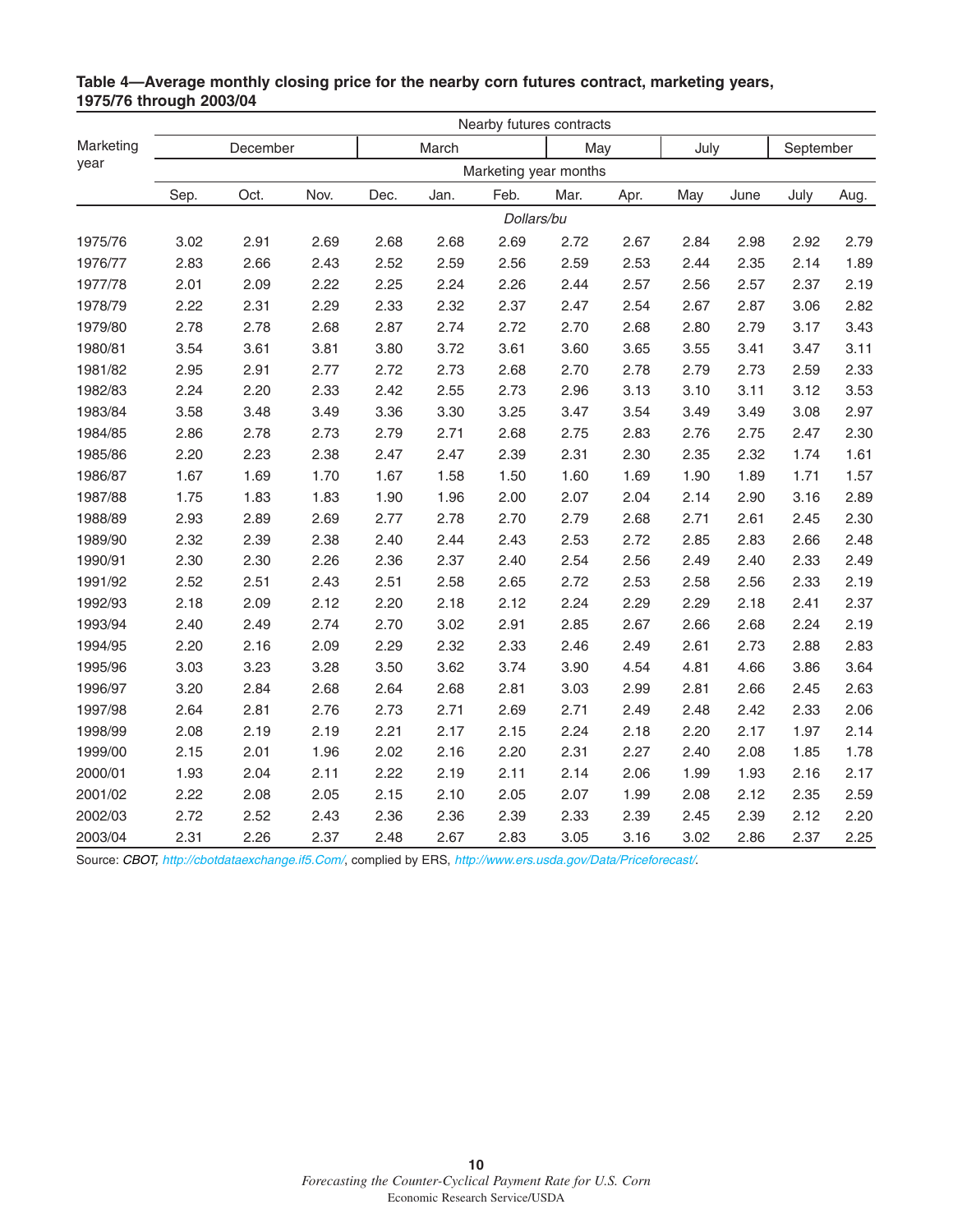| Marketing |      |      |      |      |      |      | Marketing year months |      |      |      |      |      |        |
|-----------|------|------|------|------|------|------|-----------------------|------|------|------|------|------|--------|
| year      | Sep. | Oct. | Nov. | Dec. | Jan. | Feb. | Mar.                  | Apr. | May  | June | July | Aug. | Annual |
|           |      |      |      |      |      |      | Dollars/bu            |      |      |      |      |      |        |
| 1975/76   | 2.76 | 2.62 | 2.33 | 2.37 | 2.44 | 2.48 | 2.50                  | 2.46 | 2.61 | 2.74 | 2.82 | 2.64 | 2.54   |
| 1976/77   | 2.60 | 2.33 | 2.02 | 2.24 | 2.34 | 2.34 | 2.35                  | 2.31 | 2.25 | 2.12 | 1.88 | 1.63 | 2.15   |
| 1977/78   | 1.60 | 1.67 | 1.88 | 1.97 | 2.00 | 2.03 | 2.15                  | 2.24 | 2.29 | 2.28 | 2.16 | 2.01 | 2.02   |
| 1978/79   | 1.98 | 1.97 | 2.02 | 2.09 | 2.11 | 2.18 | 2.22                  | 2.27 | 2.35 | 2.49 | 2.64 | 2.54 | 2.25   |
| 1979/80   | 2.51 | 2.41 | 2.27 | 2.38 | 2.45 | 2.39 | 2.40                  | 2.36 | 2.42 | 2.49 | 2.73 | 2.92 | 2.52   |
| 1980/81   | 3.01 | 2.99 | 3.10 | 3.19 | 3.19 | 3.22 | 3.25                  | 3.24 | 3.24 | 3.17 | 3.14 | 2.87 | 3.11   |
| 1981/82   | 2.55 | 2.45 | 2.34 | 2.39 | 2.54 | 2.44 | 2.46                  | 2.55 | 2.60 | 2.57 | 2.50 | 2.30 | 2.50   |
| 1982/83   | 2.15 | 1.98 | 2.13 | 2.26 | 2.36 | 2.56 | 2.71                  | 2.95 | 3.03 | 3.04 | 3.13 | 3.35 | 2.55   |
| 1983/84   | 3.32 | 3.15 | 3.17 | 3.15 | 3.15 | 3.11 | 3.21                  | 3.32 | 3.34 | 3.36 | 3.30 | 3.12 | 3.21   |
| 1984/85   | 2.90 | 2.65 | 2.55 | 2.56 | 2.64 | 2.62 | 2.67                  | 2.70 | 2.68 | 2.64 | 2.60 | 2.44 | 2.63   |
| 1985/86   | 2.29 | 2.11 | 2.21 | 2.29 | 2.33 | 2.32 | 2.29                  | 2.30 | 2.39 | 2.32 | 2.00 | 1.73 | 2.23   |
| 1986/87   | 1.45 | 1.40 | 1.47 | 1.50 | 1.48 | 1.42 | 1.47                  | 1.52 | 1.66 | 1.69 | 1.60 | 1.47 | 1.50   |
| 1987/88   | 1.49 | 1.55 | 1.61 | 1.72 | 1.77 | 1.83 | 1.86                  | 1.88 | 1.94 | 2.41 | 2.72 | 2.65 | 1.94   |
| 1988/89   | 2.60 | 2.58 | 2.51 | 2.53 | 2.60 | 2.59 | 2.60                  | 2.56 | 2.58 | 2.52 | 2.47 | 2.27 | 2.54   |
| 1989/90   | 2.29 | 2.22 | 2.24 | 2.27 | 2.31 | 2.32 | 2.37                  | 2.51 | 2.62 | 2.63 | 2.62 | 2.51 | 2.36   |
| 1990/91   | 2.32 | 2.19 | 2.16 | 2.22 | 2.27 | 2.32 | 2.39                  | 2.42 | 2.38 | 2.31 | 2.27 | 2.33 | 2.28   |
| 1991/92   | 2.33 | 2.31 | 2.29 | 2.33 | 2.40 | 2.46 | 2.49                  | 2.48 | 2.49 | 2.47 | 2.33 | 2.15 | 2.37   |
| 1992/93   | 2.16 | 2.05 | 1.98 | 1.97 | 2.03 | 2.00 | 2.10                  | 2.16 | 2.14 | 2.09 | 2.22 | 2.25 | 2.07   |
| 1993/94   | 2.21 | 2.28 | 2.45 | 2.67 | 2.70 | 2.79 | 2.74                  | 2.65 | 2.60 | 2.61 | 2.29 | 2.16 | 2.50   |
| 1994/95   | 2.19 | 2.06 | 1.99 | 2.13 | 2.19 | 2.23 | 2.30                  | 2.36 | 2.42 | 2.51 | 2.63 | 2.63 | 2.26   |
| 1995/96   | 2.69 | 2.79 | 2.87 | 3.07 | 3.09 | 3.37 | 3.51                  | 3.85 | 4.14 | 4.20 | 4.43 | 4.30 | 3.24   |
| 1996/97   | 3.56 | 2.88 | 2.66 | 2.63 | 2.69 | 2.65 | 2.79                  | 2.80 | 2.69 | 2.56 | 2.42 | 2.50 | 2.71   |
| 1997/98   | 2.52 | 2.54 | 2.51 | 2.52 | 2.56 | 2.55 | 2.55                  | 2.41 | 2.34 | 2.28 | 2.19 | 1.89 | 2.43   |
| 1998/99   | 1.84 | 1.91 | 1.93 | 2.00 | 2.06 | 2.05 | 2.06                  | 2.04 | 1.99 | 1.97 | 1.74 | 1.75 | 1.94   |
| 1999/00   | 1.75 | 1.69 | 1.70 | 1.82 | 1.91 | 1.98 | 2.03                  | 2.03 | 2.11 | 1.91 | 1.64 | 1.52 | 1.82   |
| 2000/01   | 1.61 | 1.74 | 1.86 | 1.97 | 1.98 | 1.96 | 1.96                  | 1.89 | 1.82 | 1.76 | 1.87 | 1.90 | 1.85   |
| 2001/02   | 1.91 | 1.84 | 1.85 | 1.98 | 1.97 | 1.93 | 1.94                  | 1.91 | 1.93 | 1.97 | 2.13 | 2.38 | 1.97   |
| 2002/03   | 2.47 | 2.34 | 2.28 | 2.32 | 2.33 | 2.34 | 2.33                  | 2.34 | 2.38 | 2.34 | 2.17 | 2.15 | 2.32   |
| 2003/04   | 2.20 | 2.12 | 2.20 | 2.31 | 2.39 | 2.61 | 2.75                  | 2.89 | 2.87 | 2.79 | 2.51 | 2.34 | 2.42   |

## **Table 5—Monthly and annual price received by U.S. corn producers, marketing years, 1975/76 through 2003/04**

Source: USDA, NASS, Agricultural Prices, [http://usda.mannlib.cornell.edu/reports/nassr/price/pap-bb/.](http://usda.mannlib.cornell.edu/reports/nassr/price/pap-bb/)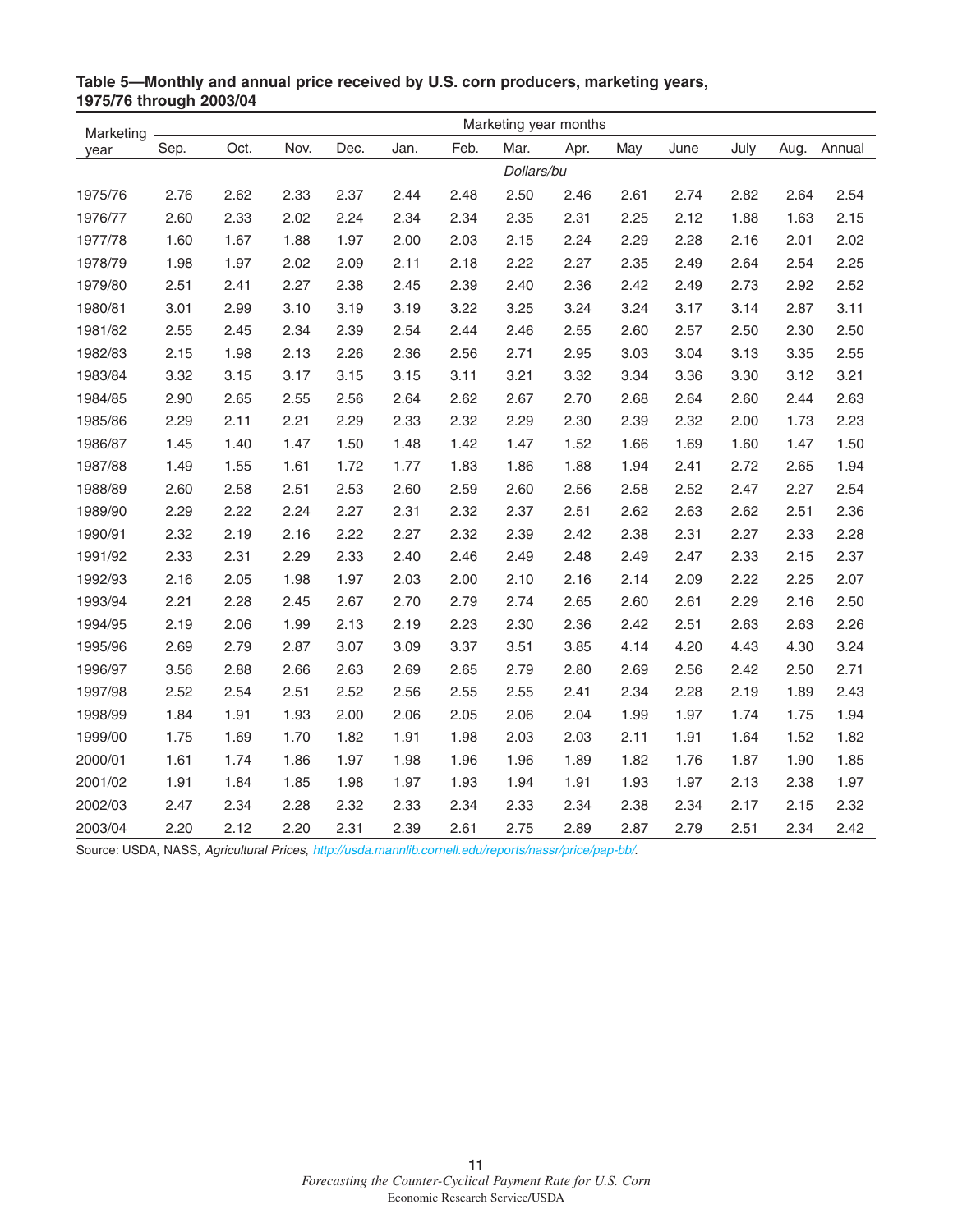| Marketing | Marketing year months |         |         |         |         |            |         |         |         |         |         |         |
|-----------|-----------------------|---------|---------|---------|---------|------------|---------|---------|---------|---------|---------|---------|
| year      | Sep.                  | Oct.    | Nov.    | Dec.    | Jan.    | Feb.       | Mar.    | Apr.    | May     | June    | July    | Aug.    |
|           |                       |         |         |         |         | Dollars/bu |         |         |         |         |         |         |
| 1975/76   | $-0.26$               | $-0.29$ | $-0.36$ | $-0.31$ | $-0.24$ | $-0.21$    | $-0.22$ | $-0.21$ | $-0.23$ | $-0.24$ | $-0.10$ | $-0.15$ |
| 1976/77   | $-0.23$               | $-0.33$ | $-0.41$ | $-0.28$ | $-0.25$ | $-0.22$    | $-0.24$ | $-0.22$ | $-0.19$ | $-0.23$ | $-0.26$ | $-0.26$ |
| 1977/78   | $-0.41$               | $-0.42$ | $-0.34$ | $-0.28$ | $-0.24$ | $-0.23$    | $-0.29$ | $-0.33$ | $-0.27$ | $-0.29$ | $-0.21$ | $-0.18$ |
| 1978/79   | $-0.24$               | $-0.34$ | $-0.27$ | $-0.24$ | $-0.21$ | $-0.19$    | $-0.25$ | $-0.27$ | $-0.32$ | $-0.38$ | $-0.42$ | $-0.28$ |
| 1979/80   | $-0.24$               | $-0.37$ | $-0.41$ | $-0.49$ | $-0.29$ | $-0.33$    | $-0.30$ | $-0.32$ | $-0.38$ | $-0.30$ | $-0.44$ | $-0.51$ |
| 1980/81   | $-0.53$               | $-0.62$ | $-0.71$ | $-0.61$ | $-0.53$ | $-0.39$    | $-0.35$ | $-0.41$ | $-0.31$ | $-0.24$ | $-0.33$ | $-0.24$ |
| 1981/82   | $-0.40$               | $-0.46$ | $-0.43$ | $-0.33$ | $-0.19$ | $-0.24$    | $-0.24$ | $-0.23$ | $-0.19$ | $-0.16$ | $-0.09$ | $-0.03$ |
| 1982/83   | $-0.09$               | $-0.22$ | $-0.20$ | $-0.16$ | $-0.19$ | $-0.17$    | $-0.25$ | $-0.18$ | $-0.07$ | $-0.07$ | 0.01    | $-0.18$ |
| 1983/84   | $-0.26$               | $-0.33$ | $-0.32$ | $-0.21$ | $-0.15$ | $-0.14$    | $-0.26$ | $-0.22$ | $-0.15$ | $-0.13$ | 0.23    | 0.15    |
| 1984/85   | 0.04                  | $-0.13$ | $-0.18$ | $-0.23$ | $-0.07$ | $-0.06$    | $-0.08$ | $-0.13$ | $-0.08$ | $-0.11$ | 0.13    | 0.14    |
| 1985/86   | 0.09                  | $-0.12$ | $-0.17$ | $-0.18$ | $-0.14$ | $-0.07$    | $-0.02$ | 0.00    | 0.04    | 0.00    | 0.26    | 0.12    |
| 1986/87   | $-0.22$               | $-0.29$ | $-0.23$ | $-0.17$ | $-0.10$ | $-0.08$    | $-0.13$ | $-0.17$ | $-0.24$ | $-0.20$ | $-0.11$ | $-0.10$ |
| 1987/88   | $-0.26$               | $-0.28$ | $-0.22$ | $-0.18$ | $-0.19$ | $-0.17$    | $-0.21$ | $-0.16$ | $-0.20$ | $-0.49$ | $-0.44$ | $-0.24$ |
| 1988/89   | $-0.33$               | $-0.31$ | $-0.18$ | $-0.24$ | $-0.18$ | $-0.11$    | $-0.19$ | $-0.12$ | $-0.13$ | $-0.09$ | 0.02    | $-0.03$ |
| 1989/90   | $-0.03$               | $-0.17$ | $-0.14$ | $-0.13$ | $-0.13$ | $-0.11$    | $-0.16$ | $-0.21$ | $-0.23$ | $-0.20$ | $-0.03$ | 0.03    |
| 1990/91   | 0.02                  | $-0.11$ | $-0.10$ | $-0.14$ | $-0.10$ | $-0.08$    | $-0.15$ | $-0.14$ | $-0.11$ | $-0.09$ | $-0.06$ | $-0.16$ |
| 1991/92   | $-0.19$               | $-0.20$ | $-0.14$ | $-0.18$ | $-0.18$ | $-0.19$    | $-0.23$ | $-0.05$ | $-0.09$ | $-0.09$ | 0.00    | $-0.04$ |
| 1992/93   | $-0.02$               | $-0.04$ | $-0.14$ | $-0.23$ | $-0.15$ | $-0.12$    | $-0.14$ | $-0.13$ | $-0.15$ | $-0.09$ | $-0.19$ | $-0.12$ |
| 1993/94   | $-0.19$               | $-0.21$ | $-0.29$ | $-0.03$ | $-0.32$ | $-0.12$    | $-0.11$ | $-0.02$ | $-0.06$ | $-0.07$ | 0.05    | $-0.03$ |
| 1994/95   | $-0.01$               | $-0.10$ | $-0.10$ | $-0.16$ | $-0.13$ | $-0.10$    | $-0.16$ | $-0.13$ | $-0.19$ | $-0.22$ | $-0.25$ | $-0.20$ |
| 1995/96   | $-0.34$               | $-0.44$ | $-0.41$ | $-0.43$ | $-0.53$ | $-0.37$    | $-0.39$ | $-0.69$ | $-0.67$ | $-0.46$ | 0.57    | 0.66    |
| 1996/97   | 0.36                  | 0.04    | $-0.02$ | $-0.01$ | 0.01    | $-0.16$    | $-0.24$ | $-0.19$ | $-0.12$ | $-0.10$ | $-0.03$ | $-0.13$ |
| 1997/98   | $-0.12$               | $-0.27$ | $-0.25$ | $-0.21$ | $-0.15$ | $-0.14$    | $-0.16$ | $-0.08$ | $-0.14$ | $-0.14$ | $-0.14$ | $-0.17$ |
| 1998/99   | $-0.24$               | $-0.28$ | $-0.26$ | $-0.21$ | $-0.11$ | $-0.10$    | $-0.18$ | $-0.14$ | $-0.21$ | $-0.20$ | $-0.23$ | $-0.39$ |
| 1999/00   | $-0.40$               | $-0.32$ | $-0.26$ | $-0.20$ | $-0.25$ | $-0.22$    | $-0.28$ | $-0.24$ | $-0.29$ | $-0.17$ | $-0.21$ | $-0.26$ |
| 2000/01   | $-0.32$               | $-0.30$ | $-0.25$ | $-0.25$ | $-0.21$ | $-0.15$    | $-0.18$ | $-0.17$ | $-0.17$ | $-0.17$ | $-0.29$ | $-0.27$ |
| 2001/02   | $-0.31$               | $-0.24$ | $-0.20$ | $-0.17$ | $-0.13$ | $-0.12$    | $-0.13$ | $-0.08$ | $-0.15$ | $-0.15$ | $-0.22$ | $-0.21$ |
| 2002/03   | $-0.25$               | $-0.18$ | $-0.15$ | $-0.04$ | $-0.03$ | $-0.05$    | 0.00    | $-0.05$ | $-0.07$ | $-0.05$ | 0.05    | $-0.05$ |
| 2003/04   | $-0.11$               | $-0.14$ | $-0.17$ | $-0.17$ | $-0.28$ | $-0.22$    | $-0.30$ | $-0.27$ | $-0.15$ | $-0.07$ | 0.14    | 0.09    |

**Table 6—Average monthly basis (farm price received less futures) for U.S. corn, marketing years, 1975/76 through 2003/04**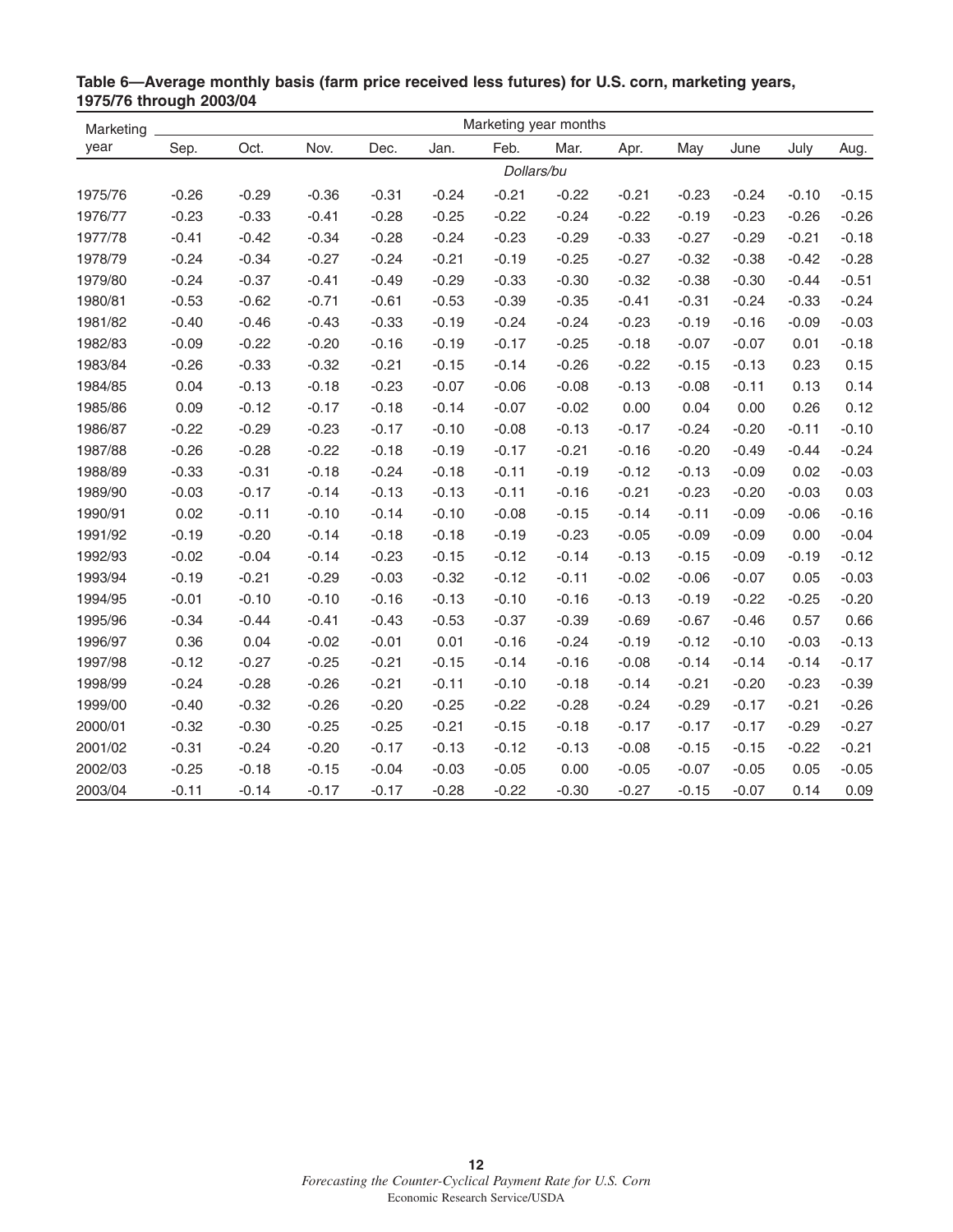| Marketing |           |         |         |         |         |         |            | Marketing year months |         |         |         |         |         |
|-----------|-----------|---------|---------|---------|---------|---------|------------|-----------------------|---------|---------|---------|---------|---------|
| year      | 5-yr avg. | Sep.    | Oct.    | Nov.    | Dec.    | Jan.    | Feb.       | Mar.                  | Apr.    | May     | June    | July    | Aug.    |
|           |           |         |         |         |         |         | Dollars/bu |                       |         |         |         |         |         |
| 1980/81   | 1975-79   | $-0.28$ | $-0.35$ | $-0.36$ | $-0.32$ | $-0.25$ | $-0.23$    | $-0.26$               | $-0.27$ | $-0.28$ | $-0.29$ | $-0.28$ | $-0.28$ |
| 1981/82   | 1976-80   | $-0.33$ | $-0.41$ | $-0.43$ | $-0.38$ | $-0.30$ | $-0.27$    | $-0.29$               | $-0.31$ | $-0.30$ | $-0.29$ | $-0.33$ | $-0.29$ |
| 1982/83   | 1977-81   | $-0.36$ | $-0.44$ | $-0.43$ | $-0.39$ | $-0.29$ | $-0.28$    | $-0.29$               | $-0.31$ | $-0.30$ | $-0.27$ | $-0.30$ | $-0.25$ |
| 1983/84   | 1978-82   | $-0.30$ | $-0.40$ | $-0.41$ | $-0.37$ | $-0.28$ | $-0.26$    | $-0.28$               | $-0.28$ | $-0.25$ | $-0.23$ | $-0.25$ | $-0.25$ |
| 1984/85   | 1979-83   | $-0.30$ | $-0.40$ | $-0.42$ | $-0.36$ | $-0.27$ | $-0.25$    | $-0.28$               | $-0.27$ | $-0.22$ | $-0.18$ | $-0.13$ | $-0.16$ |
| 1985/86   | 1980-84   | $-0.25$ | $-0.35$ | $-0.37$ | $-0.31$ | $-0.22$ | $-0.20$    | $-0.24$               | $-0.23$ | $-0.16$ | $-0.14$ | $-0.01$ | $-0.03$ |
| 1986/87   | 1981-85   | $-0.12$ | $-0.25$ | $-0.26$ | $-0.22$ | $-0.15$ | $-0.14$    | $-0.17$               | $-0.15$ | $-0.09$ | $-0.10$ | 0.11    | 0.04    |
| 1987/88   | 1982-86   | $-0.09$ | $-0.22$ | $-0.22$ | $-0.19$ | $-0.13$ | $-0.11$    | $-0.15$               | $-0.14$ | $-0.10$ | $-0.10$ | 0.10    | 0.02    |
| 1988/89   | 1983-87   | $-0.12$ | $-0.23$ | $-0.23$ | $-0.19$ | $-0.13$ | $-0.11$    | $-0.14$               | $-0.14$ | $-0.13$ | $-0.19$ | 0.01    | 0.01    |
| 1989/90   | 1984-88   | $-0.14$ | $-0.23$ | $-0.20$ | $-0.20$ | $-0.13$ | $-0.10$    | $-0.13$               | $-0.12$ | $-0.12$ | $-0.18$ | $-0.03$ | $-0.02$ |
| 1990/91   | 1985-89   | $-0.15$ | $-0.23$ | $-0.19$ | $-0.18$ | $-0.15$ | $-0.11$    | $-0.14$               | $-0.13$ | $-0.15$ | $-0.20$ | $-0.06$ | $-0.04$ |
| 1991/92   | 1986-90   | $-0.16$ | $-0.23$ | $-0.18$ | $-0.17$ | $-0.14$ | $-0.11$    | $-0.17$               | $-0.16$ | $-0.18$ | $-0.21$ | $-0.13$ | $-0.10$ |
| 1992/93   | 1987-91   | $-0.16$ | $-0.21$ | $-0.16$ | $-0.17$ | $-0.16$ | $-0.13$    | $-0.19$               | $-0.14$ | $-0.15$ | $-0.19$ | $-0.10$ | $-0.09$ |
| 1993/94   | 1988-92   | $-0.11$ | $-0.16$ | $-0.14$ | $-0.18$ | $-0.15$ | $-0.12$    | $-0.17$               | $-0.13$ | $-0.14$ | $-0.11$ | $-0.05$ | $-0.06$ |
| 1994/95   | 1989-93   | $-0.08$ | $-0.14$ | $-0.16$ | $-0.14$ | $-0.18$ | $-0.12$    | $-0.16$               | $-0.11$ | $-0.13$ | $-0.11$ | $-0.05$ | $-0.07$ |
| 1995/96   | 1990-94   | $-0.08$ | $-0.13$ | $-0.15$ | $-0.15$ | $-0.18$ | $-0.12$    | $-0.16$               | $-0.09$ | $-0.12$ | $-0.11$ | $-0.09$ | $-0.11$ |
| 1996/97   | 1991-95   | $-0.15$ | $-0.20$ | $-0.22$ | $-0.21$ | $-0.26$ | $-0.18$    | $-0.21$               | $-0.20$ | $-0.23$ | $-0.18$ | 0.04    | 0.05    |
| 1997/98   | 1992-96   | $-0.04$ | $-0.15$ | $-0.19$ | $-0.17$ | $-0.23$ | $-0.18$    | $-0.21$               | $-0.23$ | $-0.23$ | $-0.19$ | 0.03    | 0.03    |
| 1998/99   | 1993-97   | $-0.06$ | $-0.20$ | $-0.21$ | $-0.17$ | $-0.23$ | $-0.18$    | $-0.21$               | $-0.22$ | $-0.23$ | $-0.20$ | 0.04    | 0.02    |
| 1999/00   | 1994-98   | $-0.07$ | $-0.21$ | $-0.21$ | $-0.21$ | $-0.18$ | $-0.17$    | $-0.23$               | $-0.25$ | $-0.26$ | $-0.23$ | $-0.01$ | $-0.05$ |
| 2000/01   | 1995-99   | $-0.15$ | $-0.25$ | $-0.24$ | $-0.21$ | $-0.21$ | $-0.20$    | $-0.25$               | $-0.27$ | $-0.28$ | $-0.22$ | $-0.01$ | $-0.06$ |
| 2001/02   | 1996-00   | $-0.14$ | $-0.23$ | $-0.21$ | $-0.18$ | $-0.14$ | $-0.15$    | $-0.21$               | $-0.16$ | $-0.18$ | $-0.16$ | $-0.18$ | $-0.24$ |
| 2002/03   | 1997-01   | $-0.28$ | $-0.28$ | $-0.24$ | $-0.21$ | $-0.17$ | $-0.14$    | $-0.19$               | $-0.14$ | $-0.19$ | $-0.17$ | $-0.22$ | $-0.26$ |
| 2003/04   | 1998-02   | $-0.30$ | $-0.27$ | $-0.22$ | $-0.18$ | $-0.15$ | $-0.13$    | $-0.15$               | $-0.14$ | $-0.18$ | $-0.15$ | $-0.18$ | $-0.24$ |
| 2004/05   | 1999-03   | $-0.24$ | $-0.22$ | $-0.20$ | $-0.19$ | $-0.18$ | $-0.15$    | $-0.18$               | $-0.16$ | $-0.17$ | $-0.14$ | $-0.17$ | $-0.18$ |

**Table 7—5-year average monthly basis (farm price received less futures) for U.S. corn, marketing years, 1980/81 through 2004/05**

To illustrate the model's use in forecasting prices, Thursday's weekly closing prices from the nearby futures contracts are collected for marketing year 2003/04. For each week, these futures prices are used to produce a cash price forecast for marketing year 2003/04. The development of a weekly seasonaverage price forecast requires futures prices, a 5-year average basis for each marketing year month, available monthly farm prices received, and a 5-year average marketing weight for each marketing year month.

Historical daily closing prices by contract (December, March, May, July, and September) are obtained from the Chicago Board of Trade for marketing years 1975 through the current marketing year. Prices received by producers are obtained from *Agricultural Prices*, published by USDA's National Agricultural Statistics Service. Marketing weights by month for 1975 and 1976 marketing years are published in the 1977 December issue of *Crop Production*. The marketing weights for the remaining marketing years, 1977 through 2003, are published in the various annual summaries of *Agricultural Prices*. For comparison to the futures model price forecasts, price projections from the U.S. Department of Agriculture are obtained from *World Agricultural Supply and Demand Estimates* (WASDE) published by USDA's World Agricultural Outlook Board. Policy parameters—target price, direct payment rate, and the national average loan rate—used to calculate the implied CCP rate are from the 2002 Farm Act.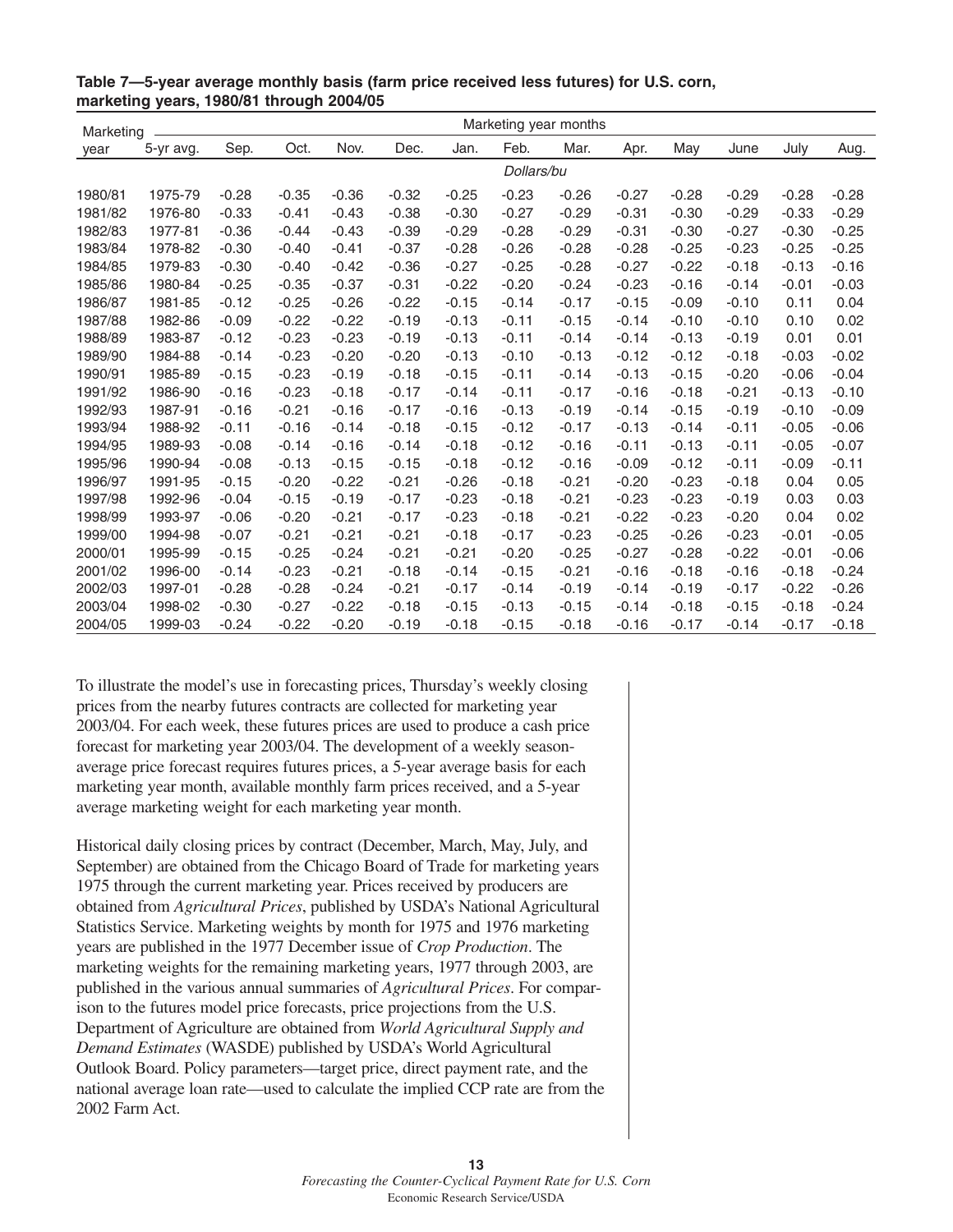| Marketing | Marketing year months |      |      |      |      |      |                               |      |      |      |      |      |
|-----------|-----------------------|------|------|------|------|------|-------------------------------|------|------|------|------|------|
| year      | Sep.                  | Oct. | Nov. | Dec. | Jan. | Feb. | Mar.                          | Apr. | May  | June | July | Aug. |
|           |                       |      |      |      |      |      | Share of marketing year total |      |      |      |      |      |
| 1975/761  | 0.02                  | 0.15 | 0.13 | 0.09 | 0.12 | 0.08 | 0.08                          | 0.06 | 0.07 | 0.07 | 0.06 | 0.06 |
| 1976/771  | 0.02                  | 0.13 | 0.14 | 0.10 | 0.12 | 0.08 | 0.08                          | 0.07 | 0.06 | 0.07 | 0.07 | 0.08 |
| 1977/781  | 0.02                  | 0.12 | 0.15 | 0.09 | 0.11 | 0.08 | 0.09                          | 0.08 | 0.07 | 0.07 | 0.06 | 0.06 |
| 1978/791  | 0.02                  | 0.12 | 0.12 | 0.07 | 0.12 | 0.08 | 0.07                          | 0.08 | 0.07 | 0.09 | 0.09 | 0.07 |
| 1979/801  | 0.02                  | 0.10 | 0.14 | 0.09 | 0.10 | 0.07 | 0.08                          | 0.06 | 0.07 | 0.08 | 0.09 | 0.09 |
| 1980/811  | 0.02                  | 0.19 | 0.12 | 0.08 | 0.15 | 0.07 | 0.08                          | 0.07 | 0.05 | 0.05 | 0.06 | 0.06 |
| 1981/821  | 0.02                  | 0.11 | 0.15 | 0.09 | 0.12 | 0.07 | 0.09                          | 0.09 | 0.07 | 0.07 | 0.07 | 0.06 |
| 1982/831  | 0.02                  | 0.12 | 0.13 | 0.09 | 0.14 | 0.08 | 0.08                          | 0.06 | 0.06 | 0.07 | 0.07 | 0.07 |
| 1983/841  | 0.02                  | 0.14 | 0.12 | 0.09 | 0.15 | 0.08 | 0.12                          | 0.08 | 0.06 | 0.05 | 0.07 | 0.05 |
| 1984/851  | 0.03                  | 0.13 | 0.17 | 0.08 | 0.12 | 0.07 | 0.10                          | 0.08 | 0.07 | 0.06 | 0.07 | 0.05 |
| 1985/861  | 0.03                  | 0.13 | 0.17 | 0.13 | 0.13 | 0.05 | 0.05                          | 0.07 | 0.07 | 0.06 | 0.05 | 0.05 |
| 1986/87   | 0.07                  | 0.10 | 0.11 | 0.08 | 0.11 | 0.08 | 0.09                          | 0.10 | 0.08 | 0.07 | 0.05 | 0.07 |
| 1987/88   | 0.09                  | 0.13 | 0.08 | 0.05 | 0.11 | 0.08 | 0.09                          | 0.06 | 0.07 | 0.10 | 0.09 | 0.07 |
| 1988/89   | 0.11                  | 0.14 | 0.07 | 0.08 | 0.12 | 0.06 | 0.08                          | 0.06 | 0.07 | 0.07 | 0.06 | 0.08 |
| 1989/90   | 0.06                  | 0.16 | 0.12 | 0.07 | 0.15 | 0.07 | 0.08                          | 0.08 | 0.06 | 0.06 | 0.04 | 0.05 |
| 1990/91   | 0.05                  | 0.12 | 0.14 | 0.07 | 0.14 | 0.08 | 0.07                          | 0.08 | 0.05 | 0.06 | 0.08 | 0.08 |
| 1991/92   | 0.11                  | 0.17 | 0.08 | 0.08 | 0.15 | 0.09 | 0.08                          | 0.04 | 0.04 | 0.05 | 0.06 | 0.06 |
| 1992/93   | 0.06                  | 0.09 | 0.14 | 0.13 | 0.13 | 0.07 | 0.09                          | 0.07 | 0.05 | 0.05 | 0.07 | 0.06 |
| 1993/94   | 0.08                  | 0.14 | 0.16 | 0.10 | 0.15 | 0.07 | 0.07                          | 0.04 | 0.05 | 0.05 | 0.06 | 0.06 |
| 1994/95   | 0.05                  | 0.11 | 0.12 | 0.09 | 0.16 | 0.08 | 0.08                          | 0.05 | 0.06 | 0.06 | 0.07 | 0.07 |
| 1995/96   | 0.08                  | 0.17 | 0.13 | 0.08 | 0.17 | 0.08 | 0.09                          | 0.06 | 0.04 | 0.03 | 0.03 | 0.03 |
| 1996/97   | 0.04                  | 0.11 | 0.13 | 0.08 | 0.15 | 0.10 | 0.08                          | 0.06 | 0.05 | 0.06 | 0.07 | 0.07 |
| 1997/98   | 0.06                  | 0.14 | 0.11 | 0.08 | 0.15 | 0.07 | 0.07                          | 0.05 | 0.05 | 0.07 | 0.06 | 0.07 |
| 1998/99   | 0.08                  | 0.14 | 0.10 | 0.07 | 0.13 | 0.08 | 0.09                          | 0.05 | 0.04 | 0.06 | 0.07 | 0.10 |
| 1999/00   | 0.10                  | 0.14 | 0.08 | 0.07 | 0.17 | 0.07 | 0.08                          | 0.06 | 0.04 | 0.04 | 0.06 | 0.09 |
| 2000/01   | 0.11                  | 0.16 | 0.09 | 0.07 | 0.15 | 0.05 | 0.06                          | 0.05 | 0.05 | 0.05 | 0.08 | 0.08 |
| 2001/02   | 0.08                  | 0.11 | 0.13 | 0.07 | 0.13 | 0.06 | 0.06                          | 0.06 | 0.06 | 0.08 | 0.09 | 0.08 |
| 2002/03   | 0.07                  | 0.14 | 0.14 | 0.08 | 0.13 | 0.06 | 0.07                          | 0.07 | 0.07 | 0.05 | 0.06 | 0.07 |
| 2003/04   | 0.07                  | 0.16 | 0.12 | 0.09 | 0.17 | 0.07 | 0.08                          | 0.06 | 0.03 | 0.05 | 0.06 | 0.05 |

**Table 8—-Monthly marketing weights for U.S. corn, marketing years, 1975/76 through 2002/03**

<sup>1</sup> Marketing weights for marketing years 1975/76 through 1985/86 were converted into 12-month weights. Initially they were reported with weights for 14 months. The conversion summed each month's weight for the marketing year and re-computed each month's percentage of the total.

Source: USDA, NASS, Agricultural Prices, <http://usda.mannlib.cornell.edu/reports/nassr/price/pap-bb/>.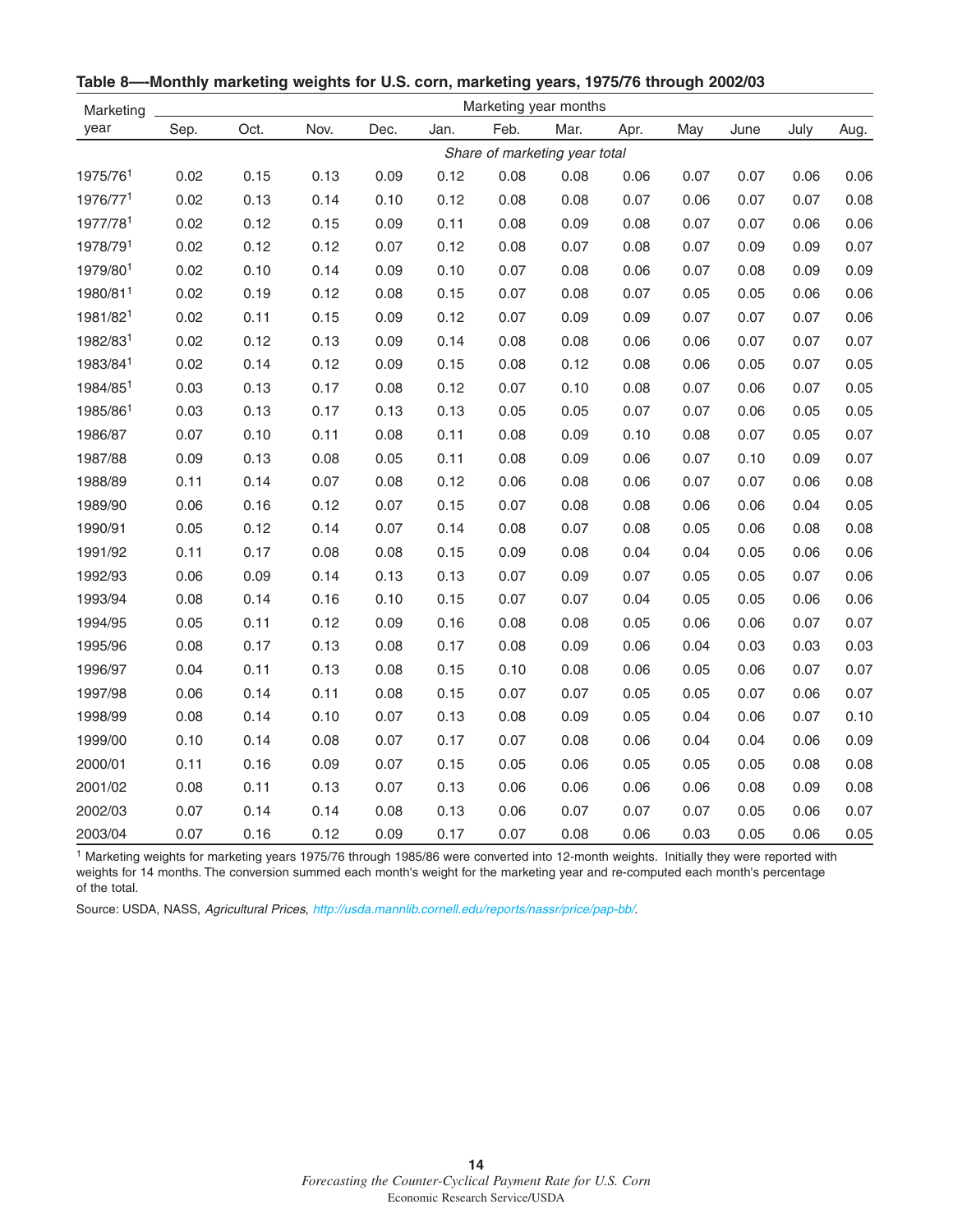**Table 9—5-year average monthly marketing weights for U.S. corn, marketing years, 1980/81 through 2004/05**

| Marketing |           |      |      |      |      |      |      | Marketing year months                      |      |      |      |      |      |
|-----------|-----------|------|------|------|------|------|------|--------------------------------------------|------|------|------|------|------|
| year      | 5-yr avg. | Sep. | Oct. | Nov. | Dec. | Jan. | Feb. | Mar.                                       | Apr. | May  | June | July | Aug. |
|           |           |      |      |      |      |      |      | Share of marketing year total <sup>1</sup> |      |      |      |      |      |
| 1980/81   | 1975-79   | 0.02 | 0.12 | 0.14 | 0.09 | 0.11 | 0.08 | 0.08                                       | 0.07 | 0.07 | 0.08 | 0.07 | 0.07 |
| 1981/82   | 1976-80   | 0.02 | 0.13 | 0.13 | 0.08 | 0.12 | 0.08 | 0.08                                       | 0.07 | 0.06 | 0.07 | 0.07 | 0.07 |
| 1982/83   | 1977-81   | 0.02 | 0.13 | 0.14 | 0.08 | 0.12 | 0.07 | 0.08                                       | 0.07 | 0.07 | 0.07 | 0.07 | 0.07 |
| 1983/84   | 1978-82   | 0.02 | 0.13 | 0.13 | 0.08 | 0.13 | 0.07 | 0.08                                       | 0.07 | 0.07 | 0.07 | 0.08 | 0.07 |
| 1984/85   | 1979-83   | 0.02 | 0.13 | 0.13 | 0.09 | 0.13 | 0.07 | 0.09                                       | 0.07 | 0.06 | 0.07 | 0.07 | 0.06 |
| 1985/86   | 1980-84   | 0.02 | 0.14 | 0.14 | 0.08 | 0.13 | 0.07 | 0.09                                       | 0.08 | 0.06 | 0.06 | 0.07 | 0.06 |
| 1986/87   | 1981-85   | 0.02 | 0.13 | 0.15 | 0.10 | 0.13 | 0.07 | 0.09                                       | 0.08 | 0.07 | 0.06 | 0.06 | 0.05 |
| 1987/88   | 1982-86   | 0.03 | 0.12 | 0.14 | 0.09 | 0.13 | 0.07 | 0.09                                       | 0.08 | 0.06 | 0.06 | 0.06 | 0.06 |
| 1988/89   | 1983-87   | 0.05 | 0.13 | 0.13 | 0.08 | 0.12 | 0.07 | 0.09                                       | 0.08 | 0.07 | 0.07 | 0.06 | 0.06 |
| 1989/90   | 1984-88   | 0.06 | 0.13 | 0.12 | 0.08 | 0.12 | 0.07 | 0.08                                       | 0.07 | 0.07 | 0.07 | 0.06 | 0.06 |
| 1990/91   | 1985-89   | 0.07 | 0.13 | 0.11 | 0.08 | 0.12 | 0.07 | 0.08                                       | 0.07 | 0.07 | 0.07 | 0.06 | 0.06 |
| 1991/92   | 1986-90   | 0.07 | 0.13 | 0.10 | 0.07 | 0.12 | 0.07 | 0.08                                       | 0.08 | 0.07 | 0.07 | 0.06 | 0.07 |
| 1992/93   | 1987-91   | 0.08 | 0.15 | 0.10 | 0.07 | 0.13 | 0.08 | 0.08                                       | 0.06 | 0.06 | 0.07 | 0.06 | 0.07 |
| 1993/94   | 1988-92   | 0.08 | 0.14 | 0.11 | 0.08 | 0.13 | 0.07 | 0.08                                       | 0.07 | 0.05 | 0.06 | 0.06 | 0.07 |
| 1994/95   | 1989-93   | 0.07 | 0.14 | 0.13 | 0.09 | 0.14 | 0.08 | 0.07                                       | 0.06 | 0.05 | 0.05 | 0.06 | 0.06 |
| 1995/96   | 1990-94   | 0.07 | 0.13 | 0.13 | 0.09 | 0.14 | 0.08 | 0.07                                       | 0.06 | 0.05 | 0.05 | 0.06 | 0.07 |
| 1996/97   | 1991-95   | 0.08 | 0.14 | 0.13 | 0.09 | 0.15 | 0.08 | 0.08                                       | 0.05 | 0.05 | 0.05 | 0.06 | 0.05 |
| 1997/98   | 1992-96   | 0.06 | 0.13 | 0.14 | 0.09 | 0.15 | 0.08 | 0.08                                       | 0.06 | 0.05 | 0.05 | 0.06 | 0.06 |
| 1998/99   | 1993-97   | 0.06 | 0.14 | 0.13 | 0.08 | 0.16 | 0.08 | 0.08                                       | 0.05 | 0.05 | 0.05 | 0.06 | 0.06 |
| 1999/00   | 1994-98   | 0.06 | 0.14 | 0.12 | 0.08 | 0.15 | 0.08 | 0.08                                       | 0.06 | 0.05 | 0.06 | 0.06 | 0.07 |
| 2000/01   | 1995-99   | 0.07 | 0.14 | 0.11 | 0.08 | 0.15 | 0.08 | 0.08                                       | 0.06 | 0.05 | 0.05 | 0.06 | 0.07 |
| 2001/02   | 1996-00   | 0.08 | 0.14 | 0.10 | 0.07 | 0.15 | 0.07 | 0.08                                       | 0.05 | 0.05 | 0.06 | 0.07 | 0.08 |
| 2002/03   | 1997-01   | 0.08 | 0.14 | 0.10 | 0.07 | 0.14 | 0.06 | 0.07                                       | 0.05 | 0.05 | 0.06 | 0.07 | 0.08 |
| 2003/04   | 1998-02   | 0.09 | 0.14 | 0.11 | 0.07 | 0.14 | 0.06 | 0.07                                       | 0.06 | 0.05 | 0.06 | 0.07 | 0.08 |
| 2004/05   | 1999-03   | 0.09 | 0.14 | 0.11 | 0.07 | 0.15 | 0.06 | 0.07                                       | 0.06 | 0.05 | 0.06 | 0.07 | 0.07 |

<sup>1</sup> Rows may not add to 1.0 due to rounding,

## **Forecast Procedure**

This section provides an example of the steps needed to provide the forecast for 1 of the 70 weekly forecasts for marketing year 2003/04. Table 10 illustrates the forecast method used in forecasting the season-average corn price for November 20, 2003.<sup>14</sup> The futures model computes a weekly forecast of the season-average price based on futures closing prices but could be computed daily or monthly should the need arise.

Ten steps are involved in the forecast process:

- 1. The latest available futures closing prices are gathered for the contracts that are trading. Closing prices for Thursday, November 20, 2003, are used for illustration. Futures quotes are taken from five monthly contracts (December 2003, and March, May, July, and September 2004) and are stored on line 1 of the model's spreadsheet (table 10). Futures quotes for other weeks in marketing year 2003/04 are in table 11.
- 2. The futures prices for September, October, and November 2003 (line 2, table 10) represent the November 20 closing price of the nearby contract, December 2003. The closing price for the nearby (March) contract is used for December, January, and February. If the forecast month coincides with a month when the futures contract expires, the next nearby contract is used because of greater potential price stability.15

<sup>14</sup> This week is 3 months into the marketing year and was arbitrarily chosen.

<sup>15</sup> Futures prices for the maturing contract may be affected by a decline in liquidity during the month of maturity. Also, a contract usually closes about the third week of the month, and using the current futures contract during its closing month would lower the number of observations that could be used to calculate the average monthly closing price and corresponding basis.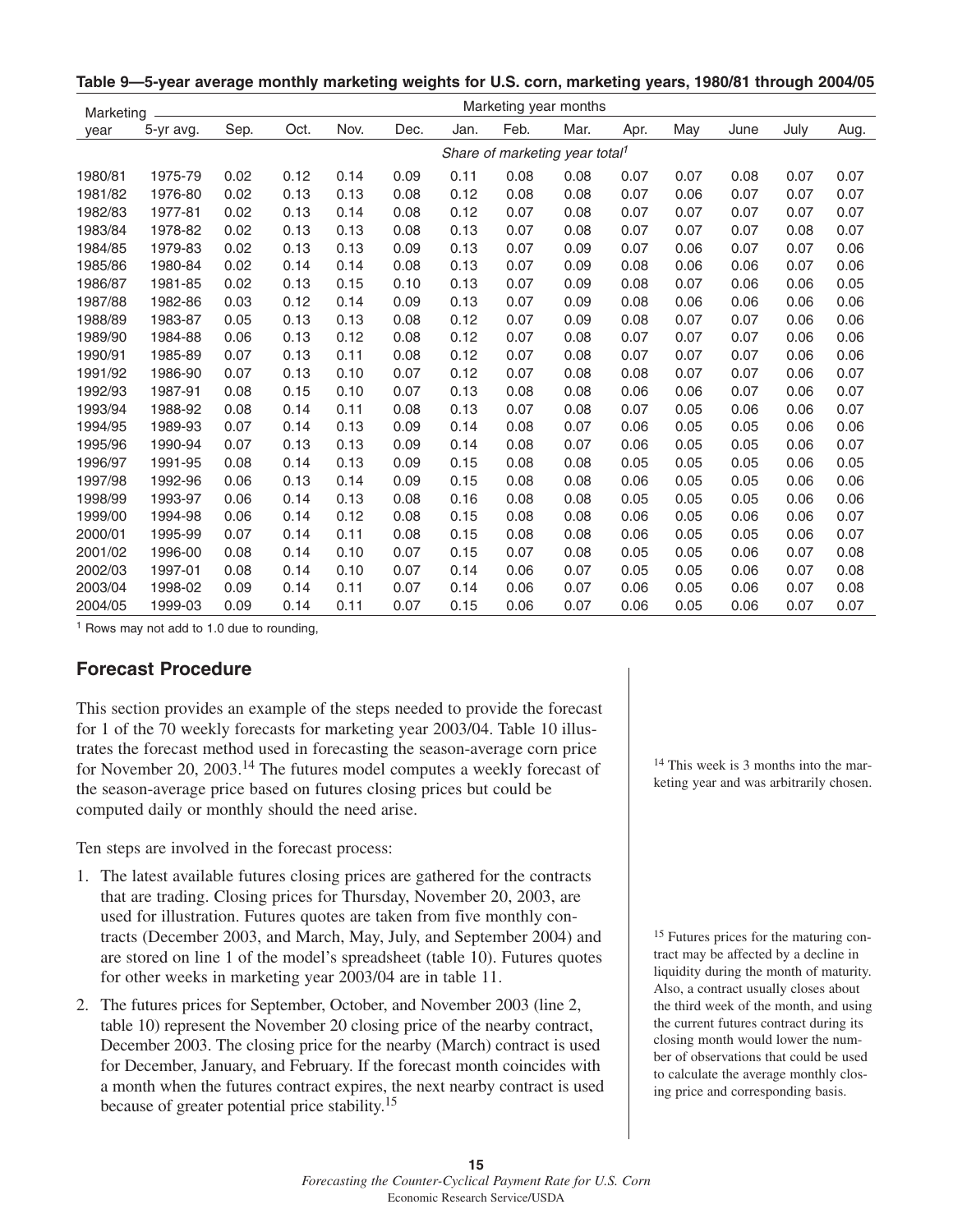#### **Table 10—Futures model forecast of U.S. corn producers' season-average price received and CCP rate, marketing year 2003/04**

| Item |                                                                | Sep.    | Oct.    | Nov.    | Dec.    | Jan.    | Feb.    | Mar.       | Apr.  | May     | June    | July  | Aug. Sep. |      |
|------|----------------------------------------------------------------|---------|---------|---------|---------|---------|---------|------------|-------|---------|---------|-------|-----------|------|
|      |                                                                |         |         |         |         |         |         | Dollars/bu |       |         |         |       |           |      |
| 1)   | Current futures price <sup>1</sup><br>by contract (settlement) |         |         |         | 2.35    |         |         | 2.41       |       | 2.45    |         | 2.47  |           | 2.44 |
|      | (2) Monthly futures price based<br>on nearby contract          | 2.35    | 2.35    | 2.35    | 2.41    | 2.41    | 2.41    | 2.45       | 2.45  | 2.47    | 2.47    | 2.44  | 2.44      |      |
|      | (3) Plus the historical basis<br>(cash less futures)           | $-0.30$ | $-0.27$ | $-0.22$ | $-0.18$ | $-0.15$ | $-0.13$ | $-0.15$    | -0.14 | $-0.18$ | $-0.15$ | -0.18 | $-0.24$   |      |
|      | (4) Forecast of monthly<br>average farm price                  | 2.05    | 2.09    | 2.13    | 2.23    | 2.26    | 2.28    | 2.30       | 2.31  | 2.29    | 2.32    | 2.26  | 2.20      |      |
|      | (5) Actual monthly farm price                                  | 2.20    | 2.02    |         |         |         |         |            |       |         |         |       |           |      |
|      | (6) Spliced actual/forecast<br>monthly farm price              | 2.20    | 2.02    | 2.13    | 2.23    | 2.26    | 2.28    | 2.30       | 2.31  | 2.29    | 2.32    | 2.26  | 2.20      |      |
|      | (7) Marketing weights<br>(in percent)                          | 8.64    | 13.78   | 10.88   | 7.14    | 14.00   | 6.34    | 7.26       | 5.54  | 5.18    | 5.66    | 7.30  | 8.28      |      |
|      | Forecast of season-average prices received:                    |         |         |         |         |         |         |            |       |         |         |       |           |      |
|      | (8) Weighted average                                           | 2.21    |         |         |         |         |         |            |       |         |         |       |           |      |

(9) Simple average 2.23

Forecast of the counter-cyclical payment rate (CCP):

(10) CCP rate  $(\$0.11/bu) = Target price (2.60/bu) - Effective price (2.49/bu).$ Effective price  $(\$ 2.49/bu) =$  [Direct payment rate  $(\$0.28/bu) +$  higher of (national average farm price for the marketing year (\$2.21/bu) or (national average loan rate (\$1.98/bu)]

1Contract months are December, March, May, July, and September. Futures price quotation from the Chicago Board of Trade, November 20, 2003, closing prices.

- 3. A 5-year moving average basis (monthly farm price received minus the nearby futures price), for the average 1998-2002 marketing year, is on line 3 of table 10. For this study, the monthly basis for each marketing year is updated at the end of each marketing year and the 5-year moving average basis is also updated. The average basis used in the November calculation can be updated during the first week of October, when the full-month August price received is available, thus completing all the monthly prices received for the prior marketing year. Monthly basis values by marketing year are in table 6, and monthly basis values by 5-year average are in table 7. Monthly average futures prices for the nearby contract are in table 4, and monthly farm prices received by marketing year are in table 5.
- 4. A forecast of the monthly farm price received (line 4 of table 10) is computed by adding the basis (line 3) to the monthly futures price (line 2).
- 5. The actual monthly farm price received for corn is shown on line 5 of table 10, as it becomes available. The two prices on line 5, \$2.20/bu through \$2.02/bu, represent the price received for September and midmonth price for October, respectively, reflecting data available from *Agricultural Prices* on October 31, 2003. Historical monthly farm prices received are in table 5.
- 6. The actual and forecast farm prices are spliced together on line 6 of table 10. The price forecast for marketing year 2003/04, as computed on November 20th, uses farm prices from line 5 for September and October and futures forecasts for November through August (from line 4).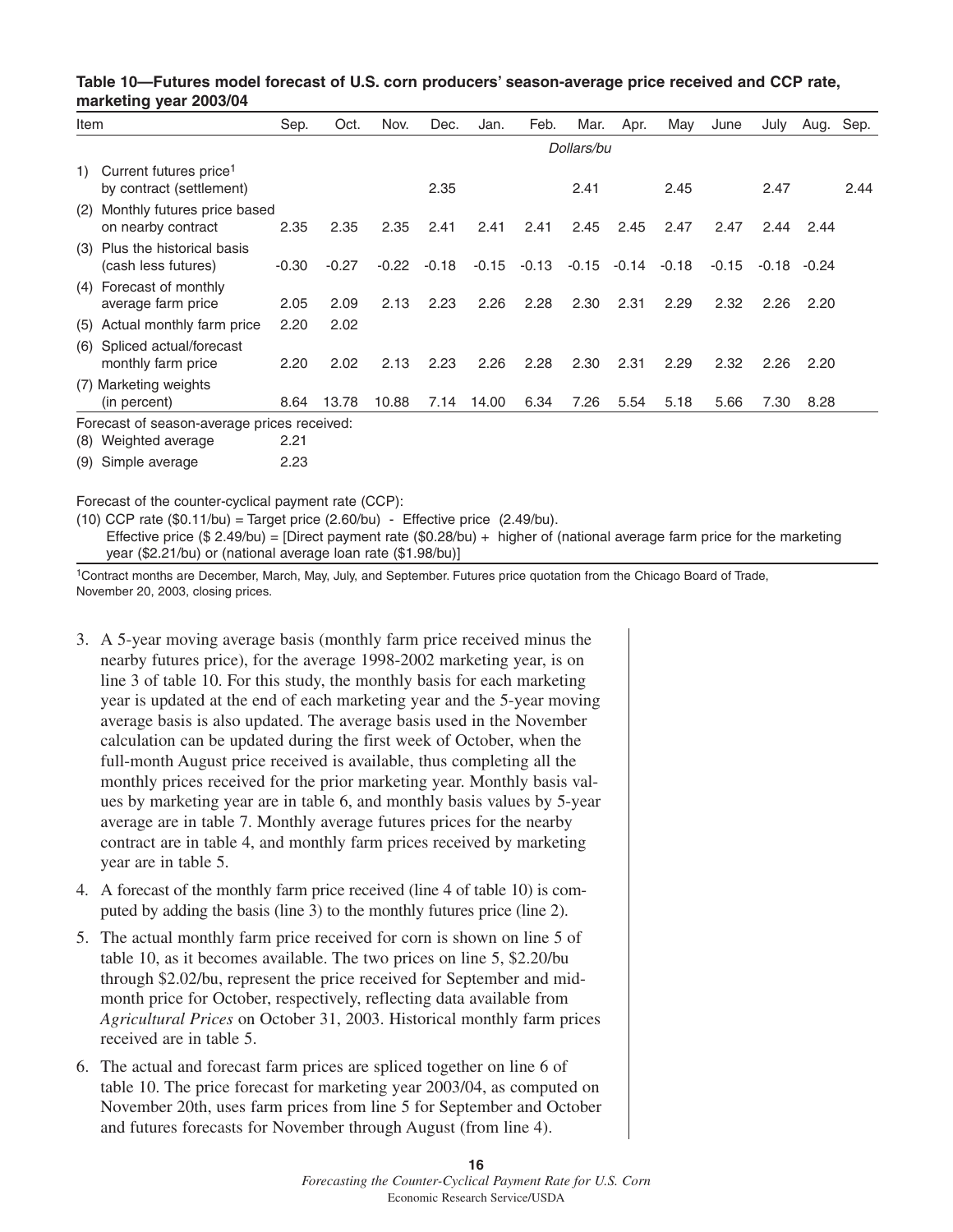|                |          |       | Nearby futures contracts |      |           |
|----------------|----------|-------|--------------------------|------|-----------|
| Current date * | December | March | May                      | July | September |
|                |          |       | Dollars/bu               |      |           |
| 2003:          |          |       |                          |      |           |
| May 1          | 2.33     | 2.41  | 2.45                     | 2.47 | 2.42      |
| May 8          | 2.42     | 2.48  | 2.52                     | 2.54 | 2.49      |
| <b>May 15</b>  | 2.52     | 2.56  | 2.59                     | 2.60 | 2.50      |
| <b>May 22</b>  | 2.43     | 2.49  | 2.52                     | 2.54 | 2.46      |
| <b>May 29</b>  | 2.44     | 2.50  | 2.54                     | 2.56 | 2.45      |
| June 5         | 2.37     | 2.43  | 2.47                     | 2.49 | 2.41      |
| June 12        | 2.46     | 2.52  | 2.55                     | 2.57 | 2.45      |
| June 19        | 2.42     | 2.47  | 2.52                     | 2.53 | 2.42      |
| June 26        | 2.28     | 2.34  | 2.39                     | 2.41 | 2.39      |
| July 3         | 2.22     | 2.30  | 2.36                     | 2.38 | 2.37      |
| July 10        | 2.17     | 2.25  | 2.31                     | 2.35 | 2.36      |
| July 17        | 2.12     | 2.20  | 2.26                     | 2.30 | 2.32      |
| July 24        | 2.12     | 2.21  | 2.27                     | 2.31 | 2.32      |
| July 31        | 2.12     | 2.21  | 2.27                     | 2.31 | 2.32      |
| August 7       | 2.20     | 2.29  | 2.34                     | 2.37 | 2.36      |
| August 14      | 2.30     | 2.37  | 2.42                     | 2.44 | 2.41      |
| August 21      | 2.33     | 2.39  | 2.42                     | 2.43 | 2.38      |
| August 28      | 2.39     | 2.45  | 2.48                     | 2.49 | 2.42      |
| September 4    | 2.47     | 2.52  | 2.54                     | 2.55 | 2.48      |
| September 11   | 2.33     | 2.41  | 2.44                     | 2.47 | 2.43      |
| September 18   | 2.24     | 2.31  | 2.36                     | 2.40 | 2.38      |
| September 25   | 2.26     | 2.34  | 2.39                     | 2.42 | 2.39      |
| October 2      | 2.20     | 2.29  | 2.34                     | 2.37 | 2.36      |
| October 9      | 2.22     | 2.29  | 2.34                     | 2.37 | 2.38      |
| October 16     | 2.15     | 2.22  | 2.27                     | 2.30 | 2.32      |
| October 23     | 2.35     | 2.41  | 2.45                     | 2.48 | 2.43      |
| October 30     | 2.48     | 2.53  | 2.57                     | 2.59 | 2.52      |
| November 6     | 2.34     | 2.40  | 2.44                     | 2.47 | 2.44      |
| November 13    | 2.41     | 2.47  | 2.51                     | 2.54 | 2.49      |
| November 20    | 2.35     | 2.41  | 2.45                     | 2.47 | 2.44      |
| November 27    | 2.43     | 2.47  | 2.50                     | 2.52 | 2.48      |
| December 4     |          | 2.49  | 2.52                     | 2.53 | 2.50      |
| December 11    |          | 2.51  | 2.52                     | 2.54 | 2.50      |
| December 18    |          | 2.50  | 2.53                     | 2.55 | 2.50      |
| December 25    |          | 2.36  | 2.40                     | 2.43 | 2.43      |

#### **Table 11—Closing price of nearby futures contracts by week, marketing year 2003/04**

—Continued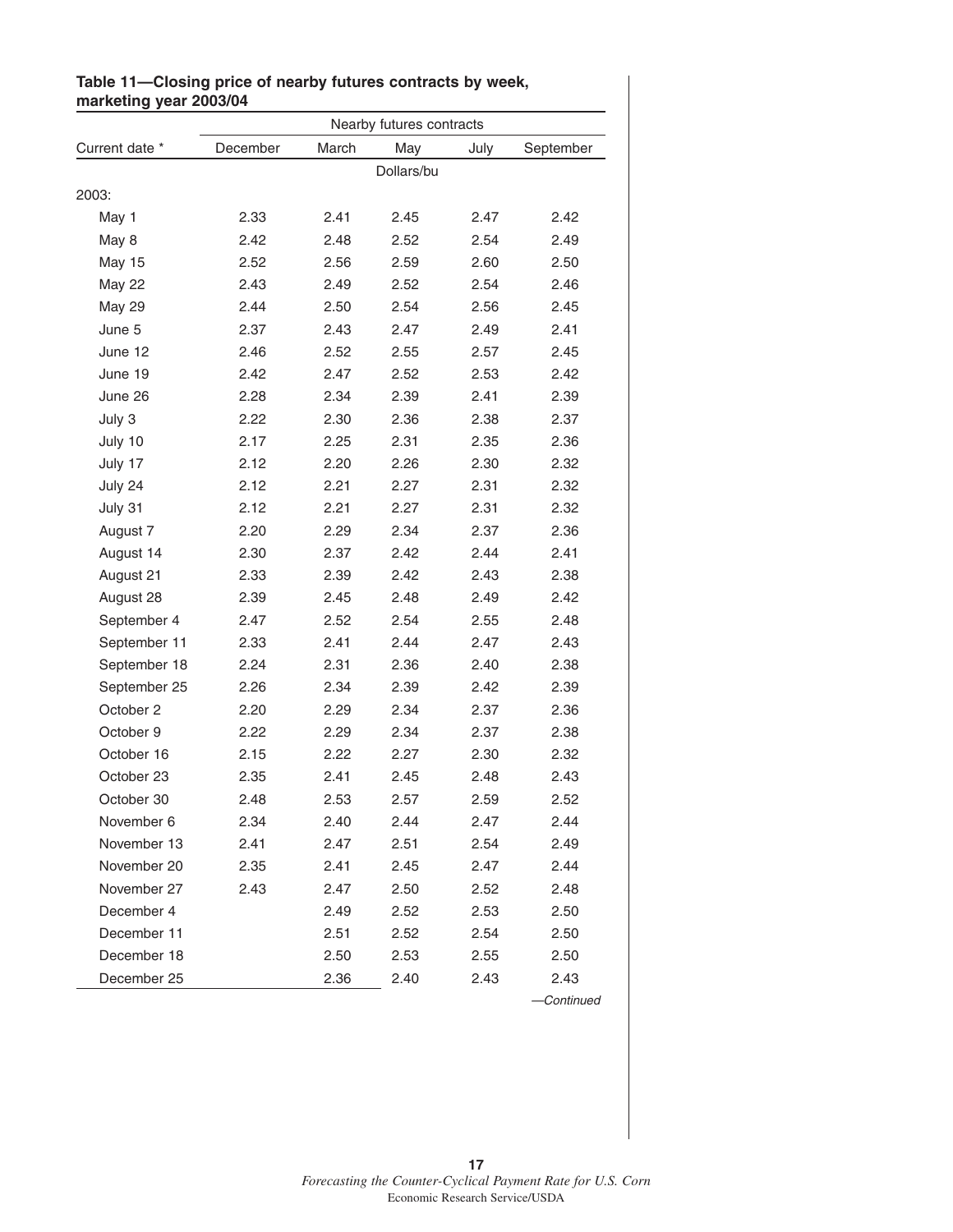|                | Nearby futures contracts |       |            |      |           |
|----------------|--------------------------|-------|------------|------|-----------|
| Current date * | December                 | March | May        | July | September |
|                |                          |       | Dollars/bu |      |           |
| 2004:          |                          |       |            |      |           |
| January 1      |                          | 2.46  | 2.49       | 2.51 | 2.50      |
| January 8      |                          | 2.52  | 2.55       | 2.58 | 2.55      |
| January 15     |                          | 2.69  | 2.73       | 2.76 | 2.71      |
| January 22     |                          | 2.76  | 2.80       | 2.83 | 2.76      |
| January 29     |                          | 2.70  | 2.74       | 2.78 | 2.72      |
| February 5     |                          | 2.75  | 2.80       | 2.83 | 2.78      |
| February 12    |                          | 2.81  | 2.88       | 2.90 | 2.85      |
| February 19    |                          | 2.85  | 2.91       | 2.94 | 2.87      |
| February 26    |                          | 2.96  | 3.02       | 3.04 | 2.97      |
| March 4        |                          |       | 2.97       | 3.01 | 2.95      |
| March 11       |                          |       | 2.99       | 3.03 | 2.95      |
| March 18       |                          |       | 3.12       | 3.16 | 3.09      |
| March 25       |                          |       | 3.07       | 3.12 | 3.07      |
| April 1        |                          |       | 3.26       | 3.32 | 3.29      |
| April 8        |                          |       | 3.31       | 3.38 | 3.37      |
| April 15       |                          |       | 3.08       | 3.16 | 3.09      |
| April 22       |                          |       | 3.04       | 3.10 | 3.07      |
| April 29       |                          |       | 3.14       | 3.20 | 3.15      |
| May 6          |                          |       |            | 3.10 | 3.07      |
| May 13         |                          |       |            | 2.95 | 2.91      |
| <b>May 20</b>  |                          |       |            | 2.92 | 2.86      |
| <b>May 27</b>  |                          |       |            | 2.99 | 2.95      |
| June 3         |                          |       |            | 3.11 | 3.11      |
| June 10        |                          |       |            | 2.86 | 2.90      |
| June 17        |                          |       |            | 2.78 | 2.81      |
| June 24        |                          |       |            | 2.73 | 2.78      |
| July 1         |                          |       |            |      | 2.63      |
| July 8         |                          |       |            |      | 2.49      |
| July 15        |                          |       |            |      | 2.43      |
| July 22        |                          |       |            |      | 2.19      |
| July 29        |                          |       |            |      | 2.19      |
| August 5       |                          |       |            |      | 2.24      |
| August 12      |                          |       |            |      | 2.18      |
| August 19      |                          |       |            |      | 2.29      |
| August 26      |                          |       |            |      | 2.25      |

#### **Table 11—Closing price of nearby futures contracts by week, marketing year 2003/04—Continued**

\* Date on which the closing prices are observed.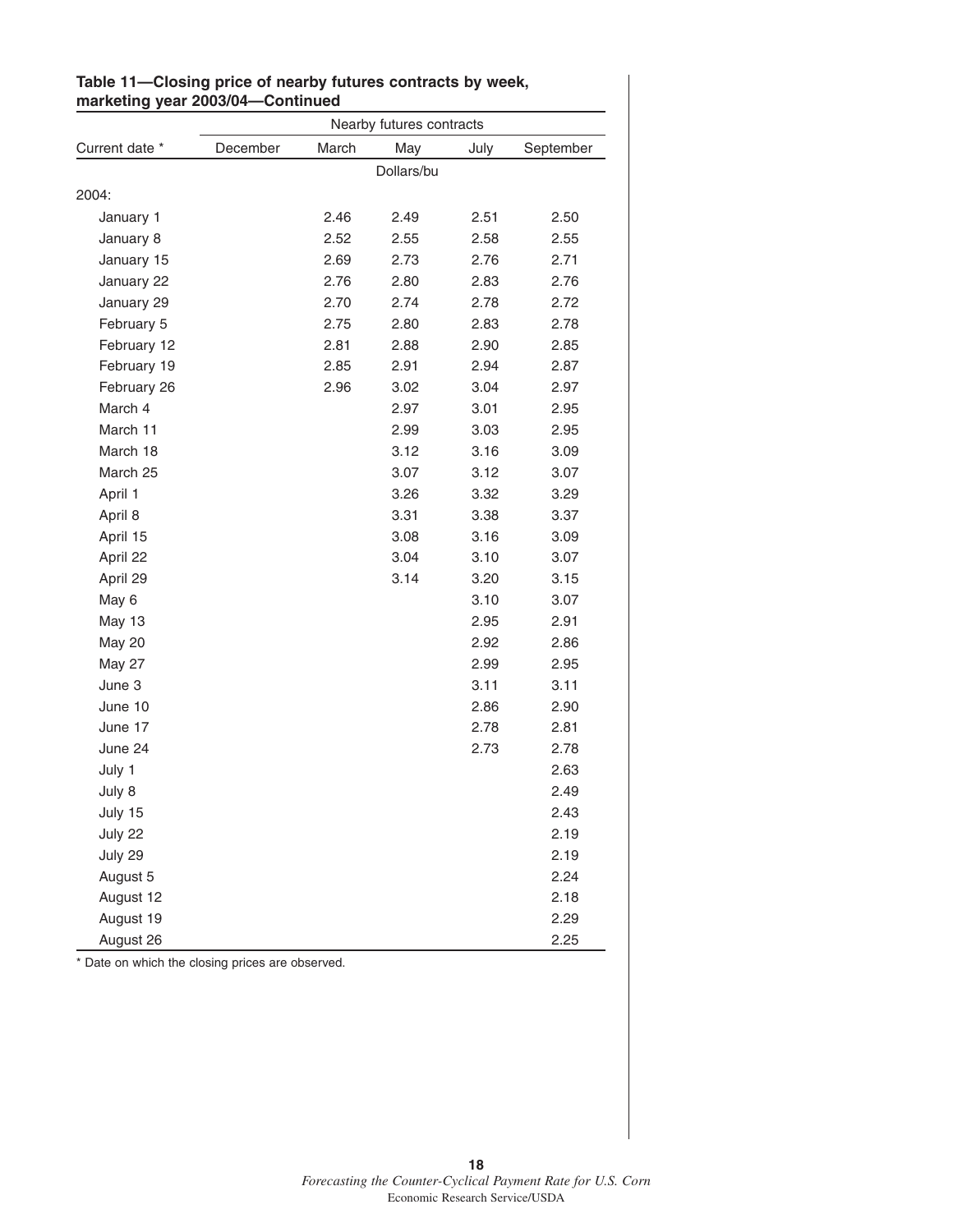- 7. The monthly weights, expressed as a percentage of total marketings for the marketing year, are on line 7 of table 10. A 5-year moving average is used, 1998-2002 marketing year average, and updated in early October after the release of the September *Agricultural Prices* report. Historical weights by marketing year are in table 8 and historical 5-year moving average weights in table 9.
- 8. A forecast of the weighted season-average U.S. farm price received is computed (line 8) by multiplying the monthly weights on line 7 by the monthly farm prices on line 6 and summing their products.
- 9. A simple average price forecast is also computed (line 9).
- 10. A forecast of the counter-cyclical payment rate is computed (line 10).

## **Forecast Accuracy**

The mean absolute percentage error for the futures forecast model is largest in the beginning of the forecast period, but gradually declines as forecasts are made later in the marketing year, reflecting a greater portion of the forecast price based on known monthly price data and more certain information regarding weather and other variables for the remainder of the marketing year. For example, the mean absolute error ranged from 15 percent in May to 1 percent in August (16 months later) (Hoffman, 2004). This declining rate of error is greatest in the beginning of the forecast period.

The mean absolute percentage error for 1980 through 2002 declined by 2 percentage points between the second and third forecast months (June and July), reflecting, in part, new crop information such as USDA's June *Acreage* report and crop progress. This error rate dropped by another 2 percentage points between July and August, reflecting, in part, information on the new crop's estimated yield and crop progress. Another 2-percentagepoint decline in the error is observed between September and October. This decline represents, in part, information from USDA's September 30 *Grain Stocks* report (beginning inventories for the start of the new crop year), production information on the new crop, and an estimate of the midmonth farm price received for September. The percentage error declines by 1 percentage point per month between October and December, reflecting additional information on production, and additional estimates of farm prices received for each month. Additional use information, such as monthly exports, becomes available from the Census Bureau with an approximate 2 month lag. Thereafter, the mean absolute percentage error declines at a much slower rate because new information is less frequent.

WASDE and the futures model forecasts were compared on a monthly basis to assess the accuracy of the forecasts of season-average farm price received. For May, the beginning of the forecast period, the mean absolute percentage error was 15 percent for the futures model and 13 percent for the WASDE projections. The percentage error declined for both WASDE and the futures model forecasts to about 1 percent for August, the last month of the crop year. The analysis found no statistically significant difference between the futures forecasts and WASDE projections.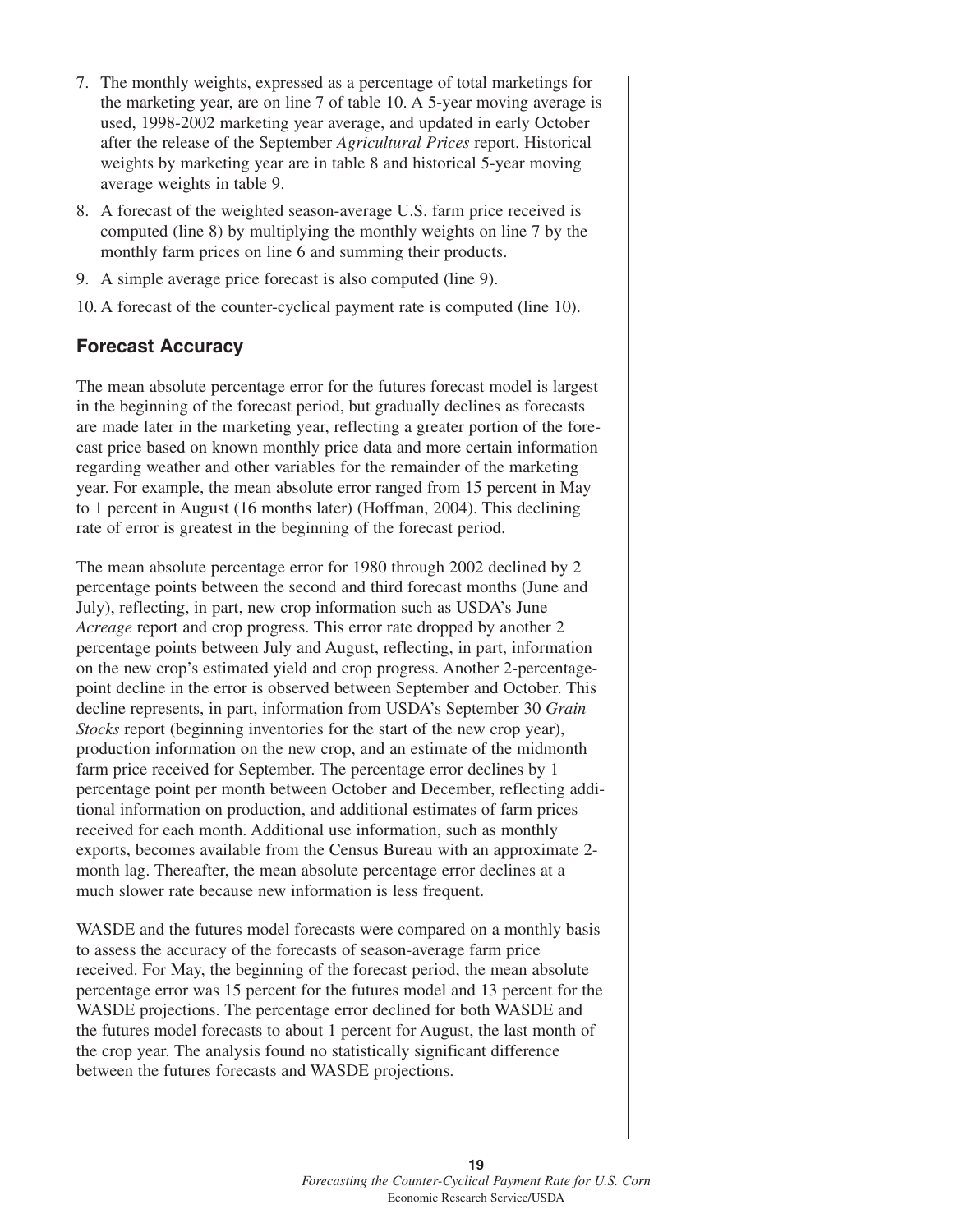## **Results for 2003/04 and 2004/05**

The futures model can be used to provide a weekly season-average forecast of the U.S. corn price received by producers for marketing years 2003/04 and 2004/05 (figs. 2 and 3). These price forecasts are used to forecast the CCP rate.

## **Marketing Year 2003/04**

The CCP rate forecast for marketing year 2003/04 using the futures forecast model ranged from \$0.32/bu to \$0.00/bu (fig. 2). Although an advance CCP payment of \$0.077/bu was made on October 13, 2003, for the 2003/04 marketing year, the futures model forecast of the season-average farm price strengthened since then and remained above the CCP trigger price since January 2004.<sup>15, 16</sup> Despite the advance payment, counter-cyclical payments for corn in marketing year 2003/04 will not be made since the final price of \$2.42/bu, as reported in *Agricultural Prices*, was above the CCP trigger price of \$2.32/bu (tables 2 and 3).

Season-average price forecasts from the futures model are based on expectations reflected in the futures market and, when available, actual monthly farm prices. The futures forecast of the season-average price for 2003/04 as of May 15, 2003, was \$2.33, based somewhat on concerns of planting difficulties (fig. 2). The mid-point of USDA's May 2003 WASDE price projection for 2003/04 corn was \$2.10/bu. The futures forecast was significantly higher than the WASDE projection, sometimes called a weather-uncertainty premium, most

<sup>15</sup> On October 9, 2003, the seasonaverage price forecast from the futures forecast model was \$2.11, implying a \$0.21/bu counter-cyclical payment rate.

<sup>16</sup> The trigger price is equal to the target price less the direct payment. When the season-average price is greater (less) than the trigger price, the counter-cyclical payment rate becomes negative (positive).

#### Figure 2

#### **Futures forecast of U.S. corn producers' season-average price received (SAP) and CCP rate, marketing year 2003-04**



**<sup>20</sup>** *Forecasting the Counter-Cyclical Payment Rate for U.S. Corn* Economic Research Service/USDA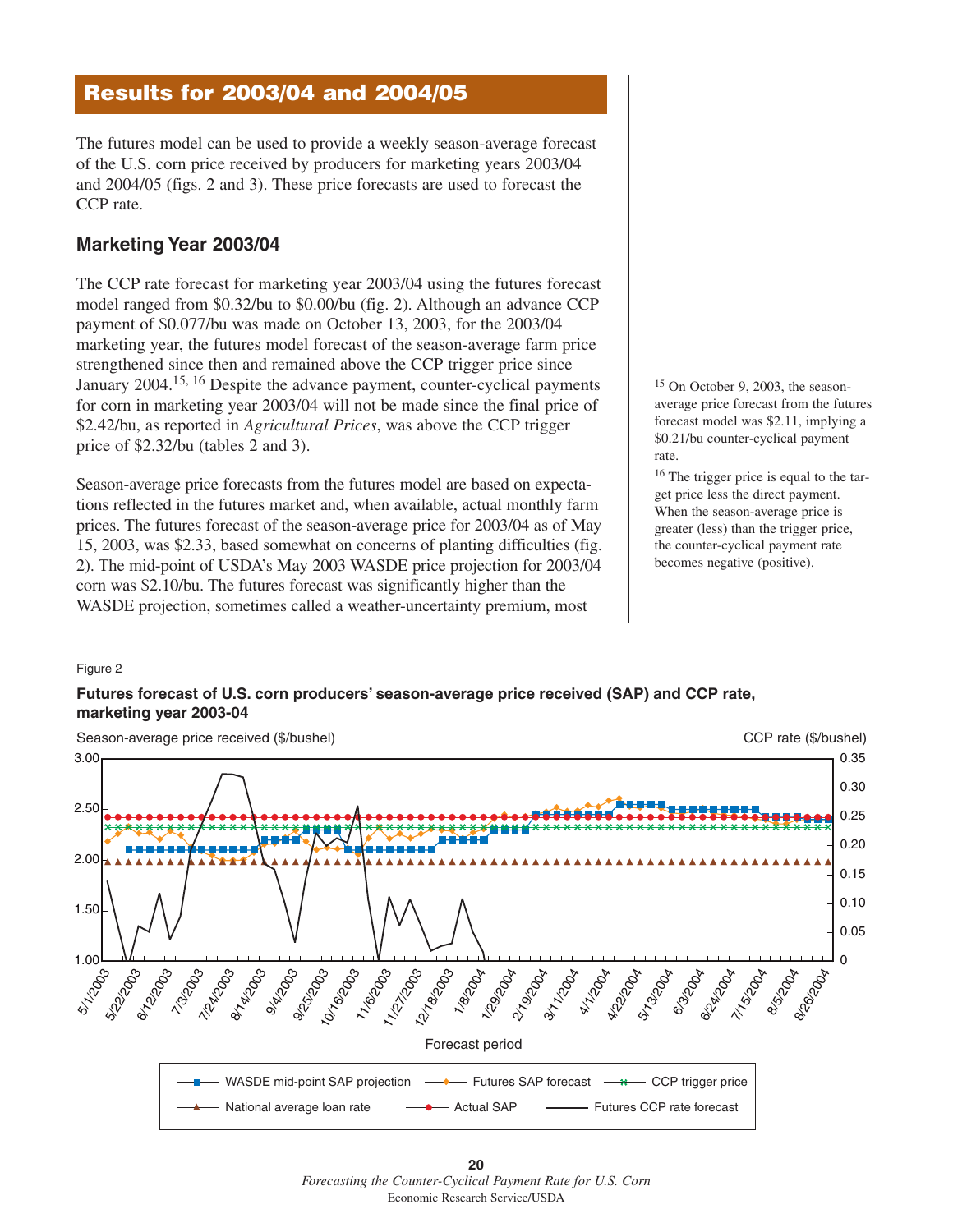likely due, in part, to planting difficulties causing the market to question whether the crop would achieve trend yields assumed in WASDE.

The USDA outlook for U.S. corn in 2003/04, as of May 2003, was based on March planting intentions, a recent 3-year average of harvested-to-planted relationships and trend yields. These assumptions provided a supply that exceeded the prior year by 5 percent. Total corn use in 2003/04 was expected to expand due to gains in domestic use and exports. Domestic use was expected to rise slightly as expanding industrial use more than offset reduced feed and residual use that reflected a decline in cattle on feed. U.S. corn exports were projected up 225 million bushels due to less competition from foreign corn exporters and reduced global feed wheat supplies. Ending stocks were expected to increase by 250 million bushels, since production was projected to exceed use.

The futures forecast declined to \$2.00/bu on July 17, 2003, since initial indications were of a record large crop. However, these production estimates were reduced in the August *Crop Production* report. Consequently, the mid-August futures forecast responded by rising to \$2.15/bu. USDA's expected production in August reflected a decline from July, due to reduced acres planted and a drop in yields reflecting a change from trend yields of 142.7 bushels/acre to a survey yield of 139.9 bushels/acre, thereby resulting in a lower supply for 2003/04. Furthermore, total U.S. corn use was not expected to decline as much as supply, thus tightening stocks.

USDA production estimates were increased in October, as expected production was revised to record levels and the futures forecasts declined in October. In contrast, futures forecasts rose in November, perhaps anticipating greater export demand, as USDA's production forecast was revised upward by 71 million bushels over October, but exports were also increased by 75 million bushels. Starting on January 15, 2004, the price received forecast from the futures model rose and remained above the CCP trigger price due mainly to rising use. Three use categories rose above original May 2003 expectations (exports; food, seed, and industrial (FSI) (mainly ethanol); and feed and residual).

## **Marketing Year 2004/05**

Forecasts of the CCP rate for 2004/05 based on the futures model ranged from \$0.00/bu to \$0.35/bu between May 6, 2004, and October 14, 2004 (fig. 3). Forecasts of the season-average price were above the CCP trigger price of \$2.35 per bushel between May 6, 2004, and July 15, 2004, and so the CCP rate was forecast to be zero. However, beginning with July 22, 2004, through October 14, 2004, a positive CCP rate was forecast as the futures forecast of the season-average price dropped below the CCP trigger price, influenced by a favorable growing season and a record-setting crop. As of October 14, 2004, the futures forecast of the CCP rate was \$0.35/bu, implying a \$3.0-billion counter-cyclical payment for U.S. corn (table 3).

The futures model forecast of the season-average price received mid-point for 2004/05 started at \$2.84/bu in May of 2004, compared with the WASDE mid-point projection of \$2.75/bu. The U.S. 2004/05 corn crop that was projected in May was 10.4 billion bushels, 3 percent above the prior year's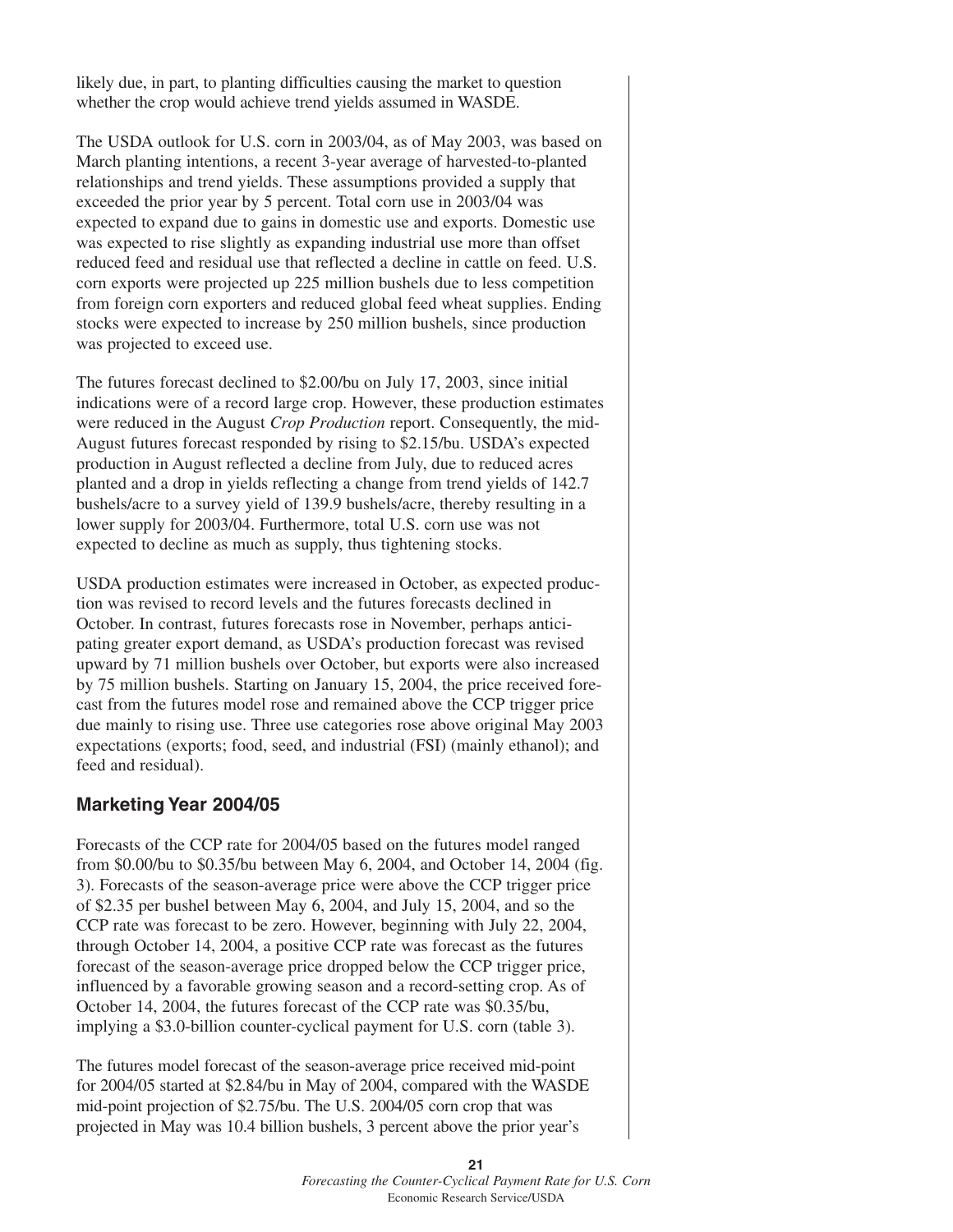#### Figure 3

#### **Futures forecast of U.S. corn producers' season-average price received (SAP) and CCP rate, marketing year 2004-05**

Season-average price received (\$/bushel)

Forecast period CCP rate (\$/bushel) WASDE mid-point SAP projection National average loan rate Futures SAP forecast Futures CCP rate forecast CCP trigger price 5<sub>6000</sub>4 Sippoor 6<sub>(3)</sub><br>6(3)<br>004 6/17/2004 1 7/1/2004 1 **7/15/2004 7/29/2004** 8/12/2004 + 8/26/2004 1 9/9/2004 + 9/23/2004 10/2004  $\frac{\partial \varphi_{\chi}}{\partial \varphi_{\chi}}$ 11/4/2004 1 11/18/2004 12/2004  $15\frac{1}{2}\sqrt{27}$ 12<sub>300</sub>2004 1 1/13/2005 1 1/2/2005 1 2/10/2005 -2/22/2005 3/10/2005 F 3/24/2005 L **RIVER RATION** 5/5/2005 + 5/19/2005 8/2006 1 6/16/2005 I 6:30/2005 -**7/14/2005** + **7/28/2005** 8/11/2005 1 8/25/2005 F 1.00 1.50 2.00 2.50 3.00 3.50  $\Omega$ 0.05 0.10 0.15 0.20 0.25 0.30 0.35 0.40

record. Expected supplies were up only slightly because of the smaller expected carryin stocks. Total use in 2004/05 was expected to expand due to gains in ethanol use and exports. With use exceeding production, 2004/05 ending stocks of corn were expected down slightly from the forecast carryin.

Futures model forecasts for prices received reflect the uncertainty of the crop size between May and mid-October as forecasts dropped from about \$2.84/bu to about \$2.00/bu in late September. Futures forecasts for prices received remained at \$2.00/bu on October 14, 2004, since it appeared that favorable growing conditions would increase the crop size and contribute to increased ending stocks. As a result of the gain in expected production, the counter-cyclical payment rate was forecast by the futures model to range between \$0.05/bu and \$0.35/bu from July through October 14, 2004 (fig. 3). The 2002 Farm Act indicates that advance CCPs shall be made if it is determined that a counter-cyclical payment is expected for the marketing year. An advance of up to 35 percent could be made in October of the production year. As announced by USDA on October 22, 2004, the projected corn CCP rate for 2004/05 was \$0.40/bu and the first partial rate was \$0.14/bu  $(USDA(i)).$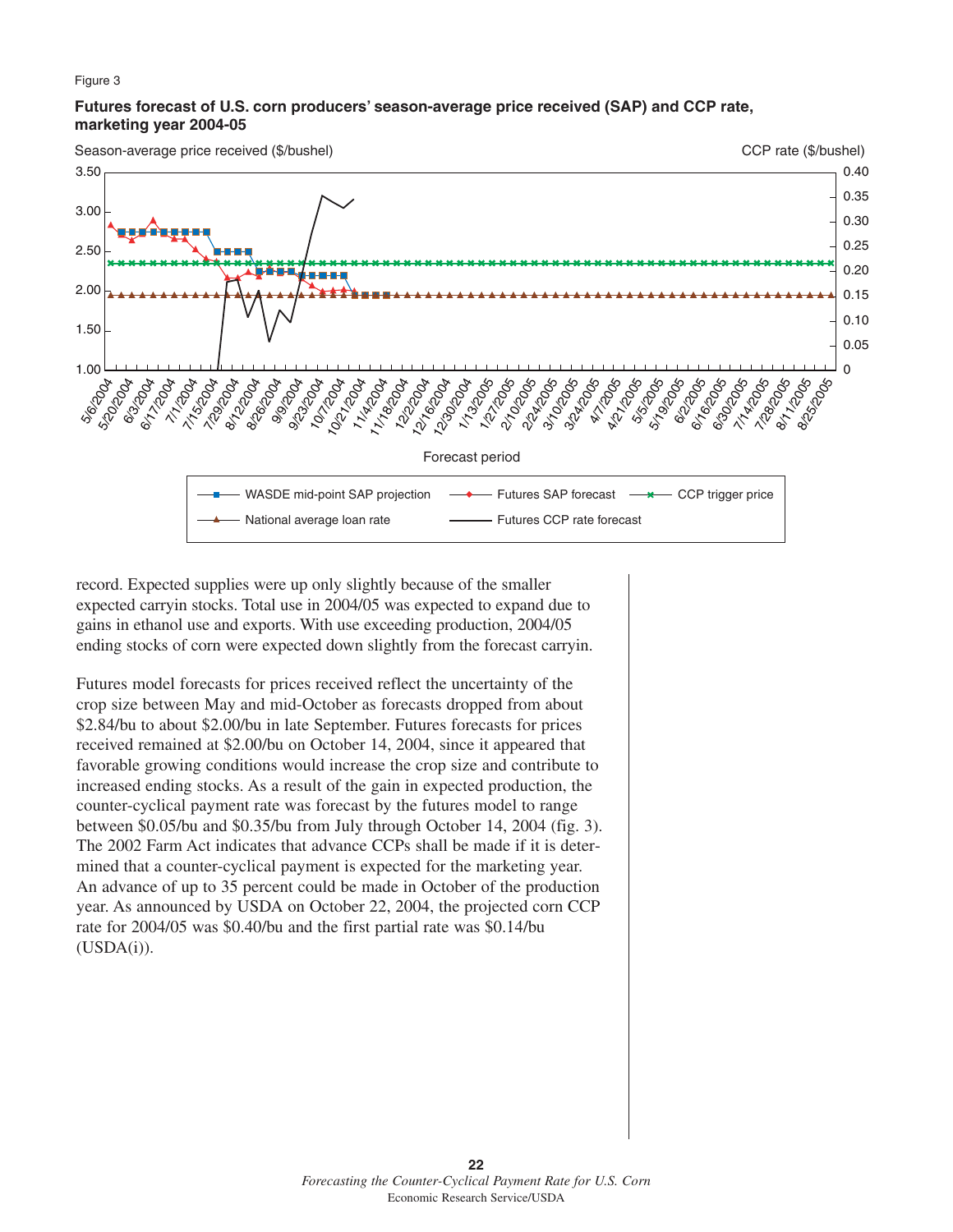## **References**

- Becker, Geoffrey S., and Jasper Womach. *Farm* "*Counter-Cyclical*" *Assistance*. CRS Report for Congress. Congressional Research Service, Library of Congress. May 31, 2002.
- Childs, Nathan W., and Paul C. Westcott. "Projecting the Season Average Price For U.S. Rough Rice," *Rice Situation and Outlook Yearbook*. U.S. Department of Agriculture, Economic Research Service, RCS-1997, December 1997, pp. 18-24.
- Hoffman, Linwood and Michael Beachler. "Evaluating the Use of Futures Prices to Forecast the Farm Level U.S. Corn Price." A selected paper presented to the American Agricultural Economics Association summer meetings, Chicago, July 2001. AgEcon Search, July 2001. (*[http://age-con.lib.umn.edu/cgi-bin/pdf\\_view.pl?paperid=3135&ftype=.pdf](http://agecon.lib.umn.edu/cgi-bin/pdf_view.pl?paperid=3135&ftype=.pdf)*)
- Hoffman, Linwood A. "Using Futures Prices to Forecast the Season-Average U.S. Corn Price." Paper presented at the NCR-134 Conference on Applied Commodity Price Analysis, Forecasting, and Market Risk Management, St. Louis, Missouri, April 19-20, 2004. (*[http://agecon.lib.umn.edu/cgi-bin/pdf\\_view.pl?paperid=15384&ftype=.pdf](http://agecon.lib.umn.edu/cgi-bin/pdf_view.pl?paperid=15384&ftype=.pdf)*)
- Lubben, Bradley. Policy Minute. Kanas State University. (*<http://www.agmanager.info/policy/commodity/default.asp>*)
- Meyer, Leslie A. "Factors Affecting the U.S. Farm Price of Upland Cotton," *Cotton and Wool Situation and Outlook Yearbook*. U.S. Department of Agriculture, Economic Research Service. CWS-1998, November 1998. pp. 16-22.
- Plato, Gerald, and William Chambers. *How Does Structural Change in the Global Soybean Market Affect the U.S. Price?* U.S. Department of Agriculture, Economic Research Service. OCS 04D-01. April 2004. (*[http://www.ers.usda.gov/publications/OCS/APR04/OCS04D01/](http://www.ers.usda.gov/publications/OCS/APR04/OCS04D01/OCS04D01.pdf) OCS04D01.pdf*)
- U.S. Department of Agriculture (a), National Agricultural Statistics Service. *Agricultural Prices*. Annual summaries and monthly issues, 1981-2004. (*<http://usda.mannlib.cornell.edu/reports/nassr/price/zap-bb/>* and *[http://usda.mannlib.cornell.edu/reports/nassr/price/pap-bb](http://usda.mannlib.cornell.edu/reports/nassr/price/pap-bb/)*/)
- U.S. Department of Agriculture (b), *Crop Production*. December issues, 1975-77. (*<http://usda.mannlib.cornell.edu/reports/nassr/field/pcp-bb/>*)
- U.S. Department of Agriculture (c), Economic Research Service. "The 2002 Farm Bill: Provisions and Implications for Commodity Markets." May 2002. (*<http://www.ers.usda.gov/features/farmbill/>*)
- U.S. Department of Agriculture (d), World Agricultural Outlook Board. *World Agricultural Supply and Demand Estimates.* Monthly issues, 1981-2004. (*<http://usda.mannlib.cornell.edu/usda/reports/waobr/wasde-bb/>*)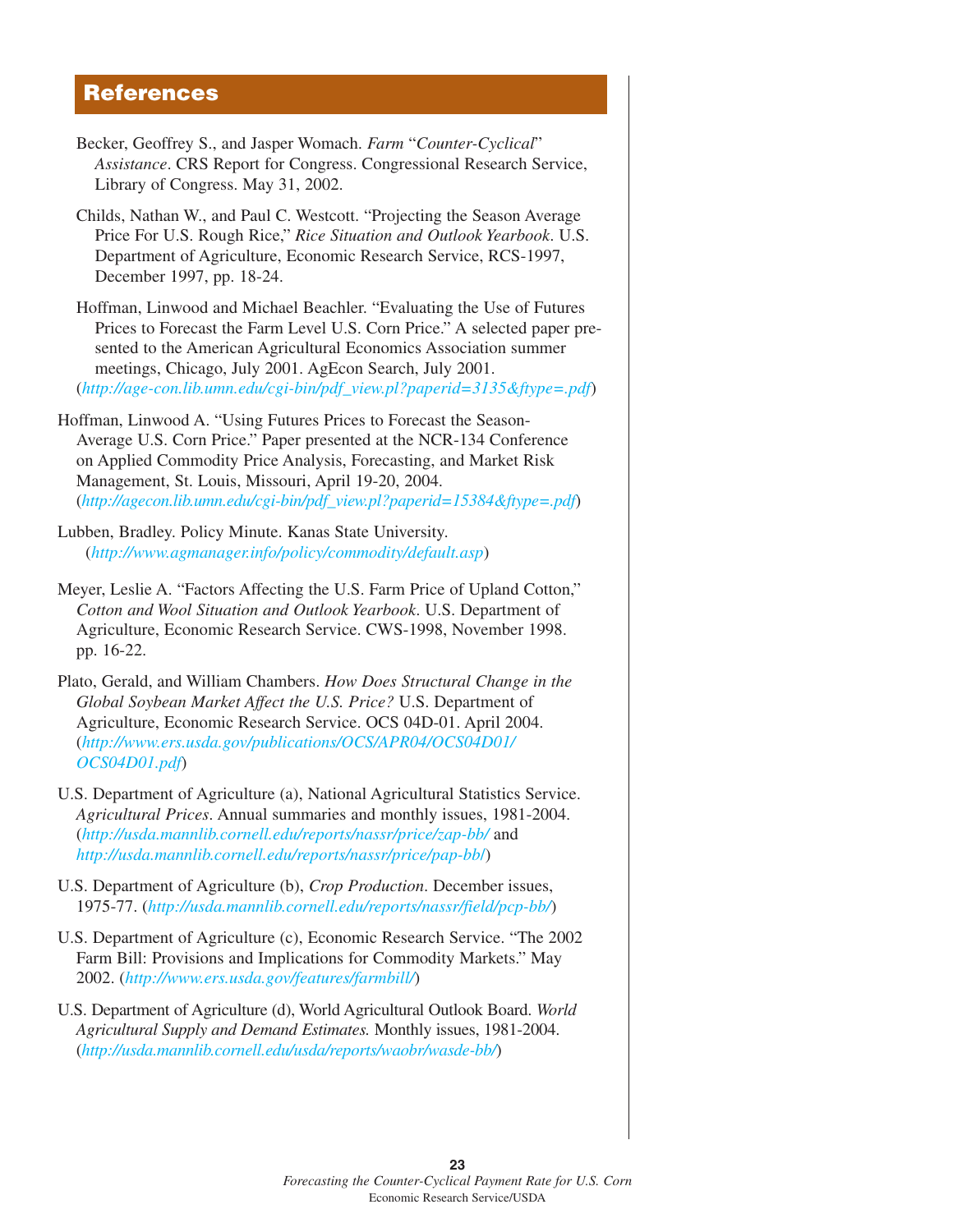| U.S. Department of Agriculture (e), Economic Research Service. Farm and<br>Commodity Policy Briefing Room. "The 2002 Farm Bill: Provisions and<br>Implications for Commodity Markets, Glossary of Policy Terms."<br>November 12, 2003.<br>(http://www.ers.usda.gov/Features/farmbill/2002glossary.htm)  |
|---------------------------------------------------------------------------------------------------------------------------------------------------------------------------------------------------------------------------------------------------------------------------------------------------------|
| U.S. Department of Agriculture (f), Farm Service Agency. Fact Sheet:<br>Direct and Counter-Cyclical Payment Program. May 2003.<br>(http://www.fsa.usda.gov/pas/publications/facts/html/dcp03.htm)                                                                                                       |
| U.S. Department of Agriculture (g), Farm Service Agency. 2002 and 2003<br>Direct and Counter-Cyclical Program Enrollment Results. November 28,<br>2003. (http://www.fsa.usda.gov/pas/farmbill/DCPEnroll.pdf)                                                                                            |
| U.S. Department of Agriculture (h), Farm Service Agency. Potential<br>Refunds of 2003 Counter-Cyclical Payments.<br>(www.fsa.usda.gov/pas/farmbill/2003_dcp_entry.htm) Frequently<br>Asked Questions: Repaying Unearned Counter-Cyclical Payments.<br>(www.fsa.usda.gov/pas/farmbill/2003_dcp_faqs.htm) |
| U.S. Department of Agriculture (i), Farm Service Agency. USDA<br>Announces First Partial 2004 Crop Year and Final 2003 Crop Year<br>Counter-Cyclical Payments. October 22, 2004.<br>$(www.fsa.usda.gov/pas/Full Story.asp? StoryID=1897)$                                                               |
| University of Illinois. Farmdoc Project. (http://www.farmdoc.uiuc.edu/<br>marketing/CounterCyclical/CCP.asp)                                                                                                                                                                                            |
| Westcott, Paul C., and Linwood A. Hoffman. Price Determination for Corn<br>and Wheat: The Role of Market Factors and Government Programs. U.S.<br>Department of Agriculture, Economic Research Service. Technical<br>Bulletin No. 1878, July 1999.<br>(http://www.ers.usda.gov/publications/tb1878/)    |
| Westcott, Paul, C. Edwin Young, and J. Michael Price. The 2002 Farm Act:<br>Provisions and Implications for Commodity Markets. Agriculture<br>Information Bulletin No. 778. U.S. Department of Agriculture, Economic<br>Research Service. November 2002.                                                |

(*<http://www.ers.usda.gov/publications/aib778/>*)

Young, Edwin, and Paul Westcott. "Updating Base Acres and Payment Yields." U.S. Department of Agriculture, Economic Research Service. June 2003. (*[http://www.ers.usda.gov/Briefing/FarmPolicy/updating.htm](http://www.ers.usda.gov/briefing/farmpolicy/updating.htm)*)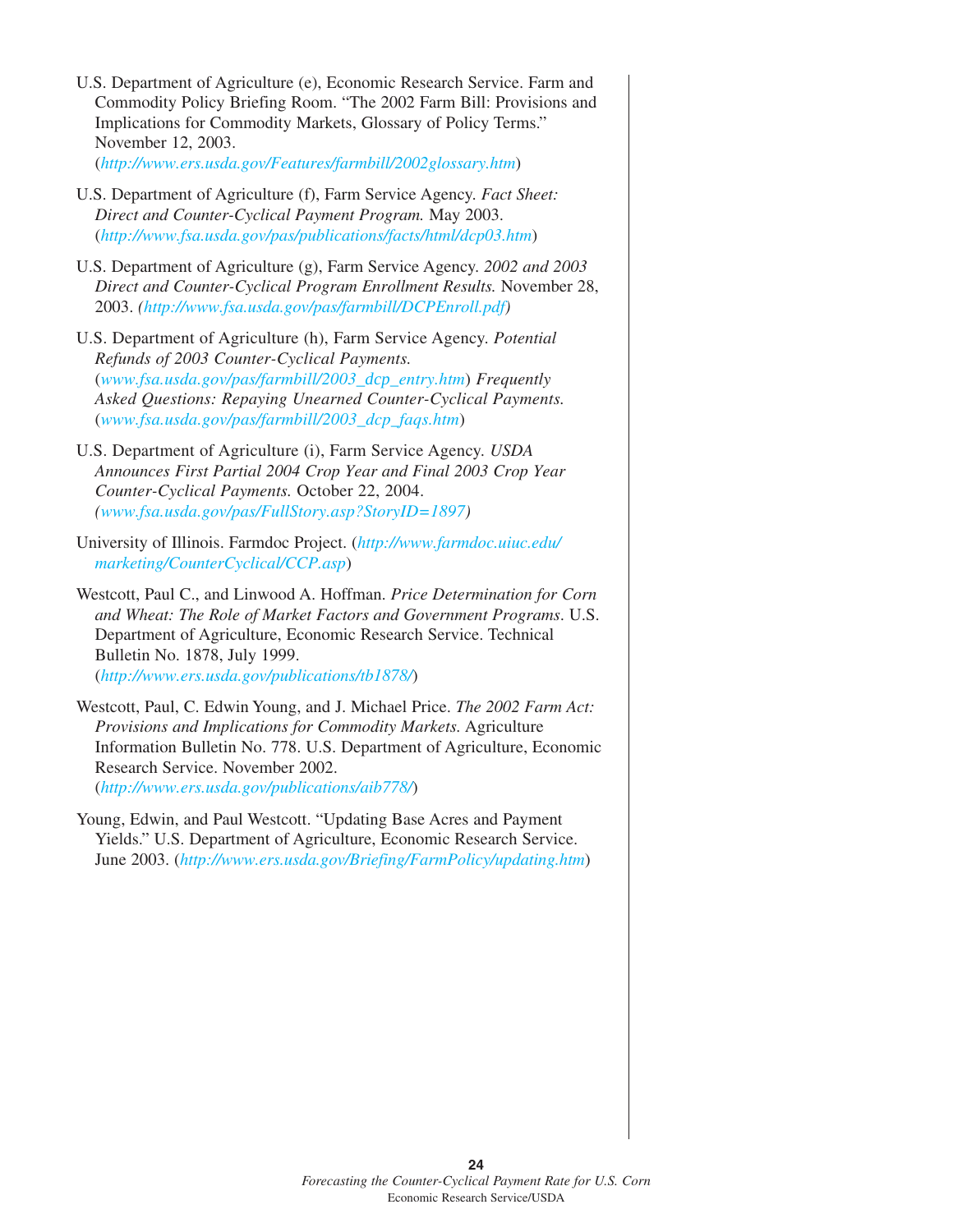## **Appendix: Updating Rules for Base and Yield**

#### **Base**

Under the 2002 Act, landowners were able to update their base acres if they desired (Young and Westcott). One of five choices could be made:

- (1). Update the crop's base acres to equal the contract acreage that would have been used for 2002 production flexibility contract (PFC) payments.
- (2). Update the crop's base acres to equal the contract acreage that would have been used for 2002 PFC payments, plus average oilseed acreage that was planted in 1998-2001, up to the base acreage maximum.
- (3). Update the crop's base with the PFC acres plus oilseeds, with a PFC offset. This option allows the producer to add the full oilseed plantings but must offset base for the oilseed base added.
- (4). Update the crop's base with the average acreage planted and prevented plantings in 1998-2001.
- (5). Update the crop's base with the PFC acreage and add oilseed base by reducing PFC acres. This option offered greater flexibility to add oilseed base acres than either option 2 or 3.

Preliminary data indicate that about 63 percent of all farmland owners chose to retain their historical PFC acreage (adding oilseeds, if applicable) for their base acreage (Young and Westcott). The national PFC base acreage for corn was 81.6 million acres in 2002, but after updating, the enrolled corn base acres were 87.9 million acres for 2002, a 6.2 million increase above PFC acres (USDA, (g)).

Landowners had a one-time opportunity to select a method for determining base acreage. Anyone not making a decision was assigned option 2. Lastly, base acreage cannot exceed available cropland. Adjustments to base acres can be made when a contract for the conservation reserve program expires or is voluntarily terminated. This updating of base acres could lead to an expectation that base may be allowed to be updated under future farm legislation, and thus could create an incentive for planting program crops (Westcott, Young, and Price).

## **Payment Acres**

Payment acres for counter-cyclical payments are equal to 85 percent of the base acres.

## **Program Yield**

For producers who chose to retain their historical PFC acreage, CCP program yields are equal to their historical PFC yields. For producers who